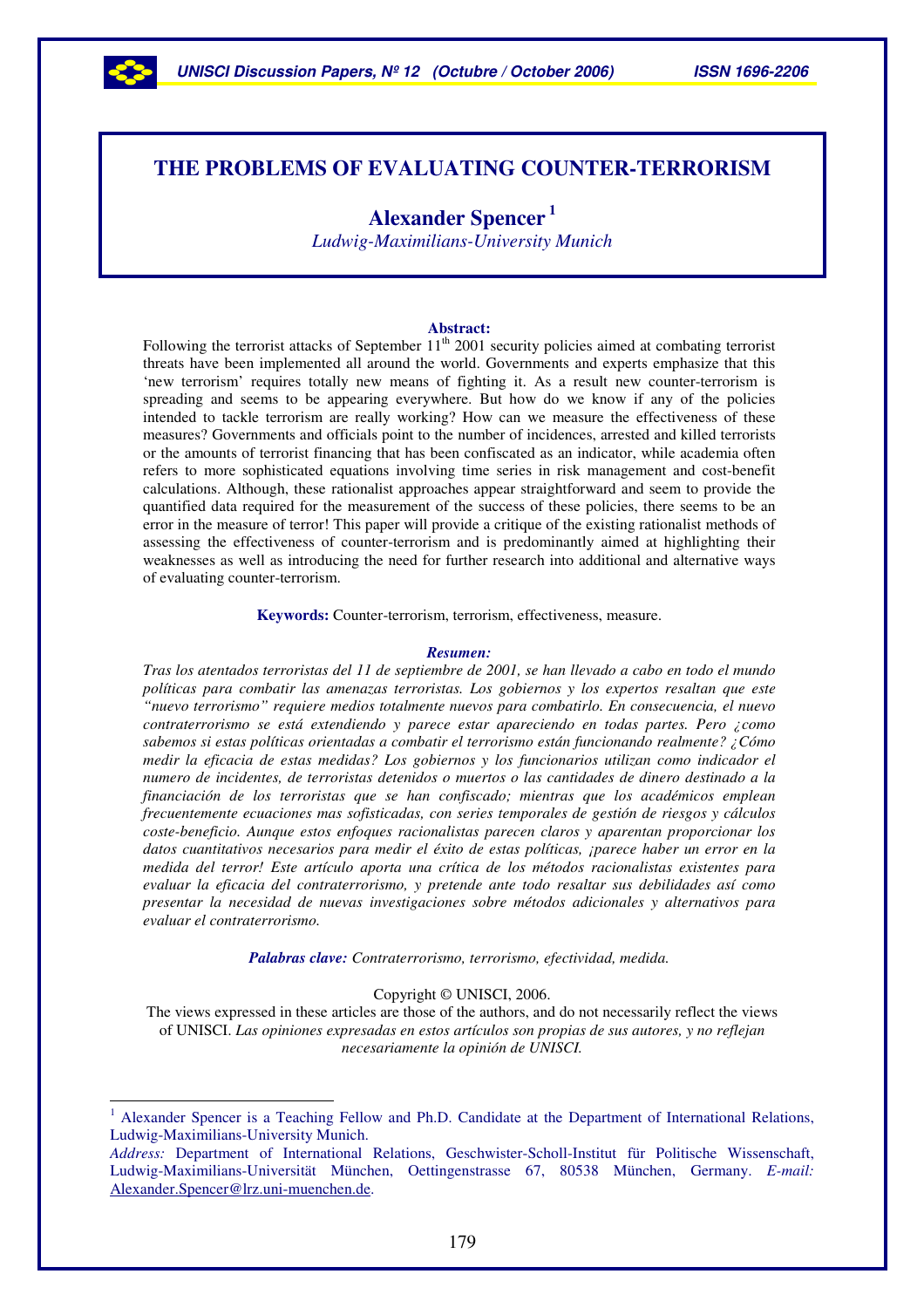# **Introduction**

The question of whether the United States and its allies are winning or losing the war on terrorism is being fiercely debated among authors and in the media. Some point to successes such as arrested leaders, killed terrorists or the amount of terrorist money that has been frozen since September 11 (hereafter 9/11). Others note the failures in the form of continued attacks in Bali, Madrid and London as well as the growing weariness of US allies. <sup>2</sup> Regardless of whether 'war' is the correct term for this conflict or whether such a war can be won or not. this debate does raise some very important issues: how do we know if any of the policies intended to combat terrorism are really any good? Counter-terrorism is as old as terrorism itself, as governments have always attempted to tackle the 'terrorist' groups which oppose them. Counter-terrorism refers to all kinds of policies, operations and programmes that governments implement to combat terrorism.<sup>3</sup>

We are being told by many of the policy makers and leading terrorism experts that the 'new terrorism' we are facing today requires totally new counter-terrorism measures to deal with it effectively. One of the most famous terrorism experts Bruce Hoffman has noted that "[n]othing less than a sea-change in our thinking about terrorism and the policies required to counter it will be required."<sup>4</sup> Although the 'newness' of terrorism today can be questioned,<sup>5</sup> how can we tell a good counter-terrorism measure from a bad one? The aim of this paper is to give an insight into the weaknesses of the dominant rationalist approaches of assessing the effectiveness of counter-terrorism policies. The research is important because at present increasingly restrictive and controversial counter-terrorism measures are being implemented without the possibility of evaluating their usefulness and necessity. The anti-terror bill in the UK which proposed to imprison suspected terrorists for three months without trial or the highly controversial shoot-to-kill policy following the London bombings is a prime example of this. As much in a fight against terrorism as against conventional enemies, inadequate measures of effectiveness can contribute to complacency, the wrong allocation of scarce resources and horrible surprises.<sup>6</sup> Unfortunately, for all the significant research that judges military effectiveness<sup>7</sup>, measures of counter-terrorism policies remain shallow. Different to a traditional military campaign, there is no enemy capital to take over or industry to destroy. The unsatisfactory answer often given highlights the number of attacks and casualties or looks

<sup>2</sup> For a range of very different origins and opinions see for example *The Economist* (2003) "Tackling a Hydra" 30 January, or Hirsh, Michael: "9/11 – and Counting; Four Years In, No Clear Plan", *The Washington Post,* September 11 2005, pp. B01, Scheuer, Michael (2004): *Imperial Hubris: Why the West is losing the war in terror*, Dulles, Brassey's Inc. or Ullman, Harlan: "Is the US winning or losing the global war on terror and how do we know?, *Australian Journal of International Affairs*, Vol. 60, No. 1 (2006), pp. 29-41.

<sup>&</sup>lt;sup>3</sup> For a comprehensive list of different counter-terrorism policies see: United Nations Office for Drugs and Crime, *A Classification of Counter-Terrorism Measures*, available at: http://www.unodc.org/unodc/terrorism\_ measures.html

<sup>4</sup> Hoffman, Bruce (1998): *Inside Terrorism*, New York, Columbia University Press, pp. 212.

<sup>5</sup> See Tucker, David: "What's New About the New Terrorism and How Dangerous Is It", *Terrorism and Political Violence*, Vol. 13, No. 3 (2001), pp. 1-14 or Spencer, Alexander: "Questioning the Concept of New Terrorism", *Peace Conflict & Development*, Vol. 8 (2006), pp. 1-33.

<sup>6</sup> Byman, Daniel: "Measuring the War on Terrorism: A First Appraisal", *Current History*, Vol. 102, No. 668, (2003), pp. 411-416.

<sup>7</sup> See for example Biddle, Stephen & Long, Stephen: "Democracy and Military Effectiveness – A Deeper Look", *Journal of Conflict Resolution*, Vol. 48, No. 4, (2004), pp. 525-546 or Minkwitz, Oliver: "Demokratien und militärische Effektivität – Warum sich Demokratien tendenziell besser schlagen", *Zeitschrift für Internationale Beziehungen*, Vol. 2 (2005), pp. 301-336.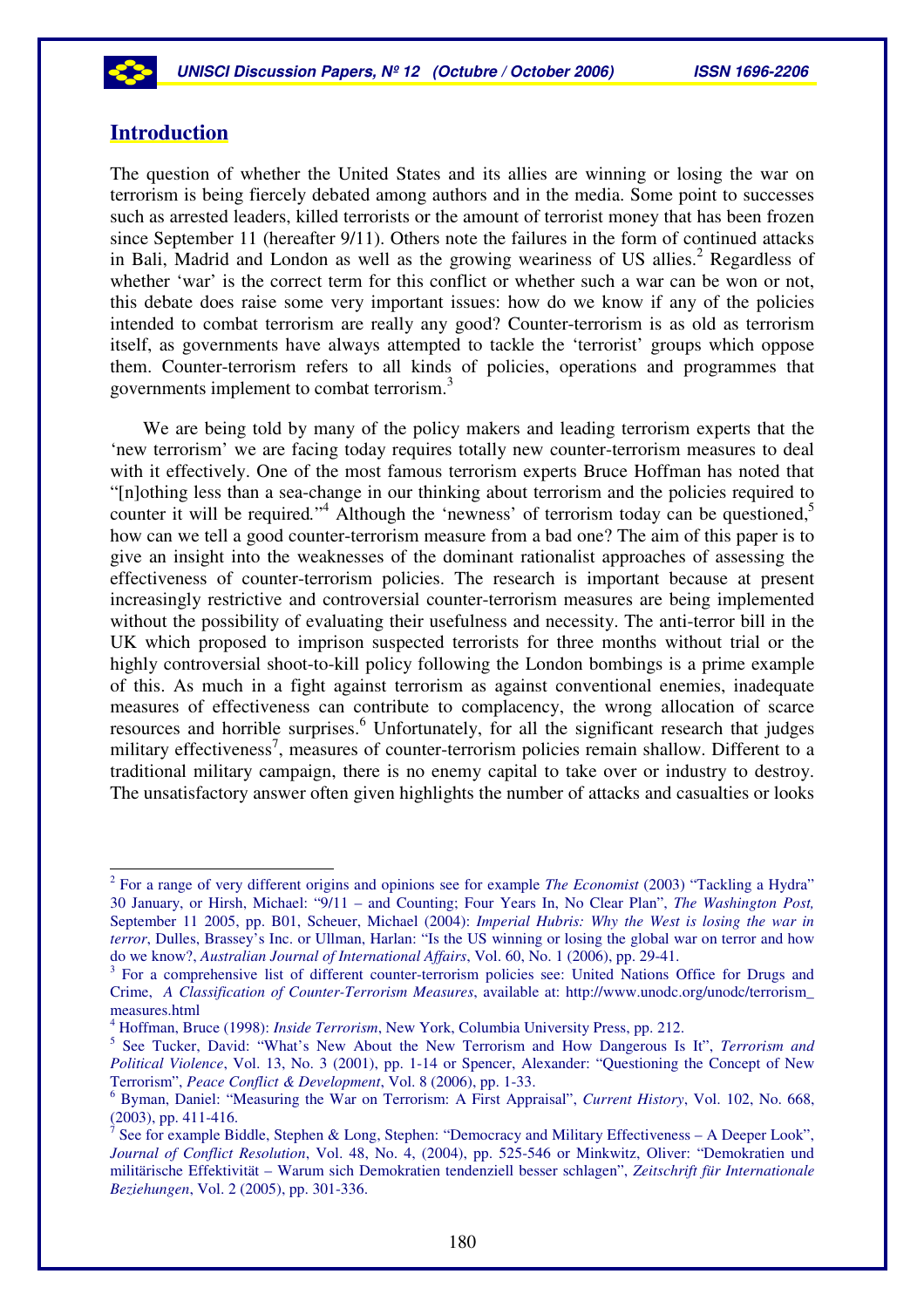#### *UNISCI Discussion Papers, Nº 12 (Octubre / October 2006) ISSN 1696-2206*

at the quantity of arrested or killed terrorists.<sup>8</sup> However appealing and easy this measure of success is, a 'body-count' or 'number of incident' approach can be deceptive.<sup>9</sup> So what standards could be used to assess the success or failure of existing counter-terrorism measures? So far "[t]here is almost a complete absence of high quality scientific evaluation evidence on counter-terrorism strategies"<sup>10</sup> and "[a] concrete methodology for studying a state's ability to cope with wide-scale terrorism remains to be developed."<sup>11</sup>

No academic discipline has the monopoly over 'terrorism research'. Since the 1960s research on the topic has been predominantly conducted in the fields of sociology, psychology and political science in general, but considering that we are apparently facing international terrorism today, surprisingly little International Relations theory has been explicitly applied to the study of terrorism. A brief scan of the two leading specialist journals on terrorism research — *Terrorism and Political Violence* and *Studies in Conflict and Terrorism* — seems to show that no articles are directly concerned about applying IR theory to terrorism and a brief look at six leading IR theory journals seems to confirm this trend. <sup>12</sup> Nevertheless, international terrorism is part of International Relations. It is a subject that plays an important role in international politics, international organisations and foreign policy considerations of many states around the world. Nearly all governments have implemented some kind of counterterrorism policies following 9/11 and many have co-operated internationally to fight 'global terrorism'. The question of how to measure the effectiveness of these counter-terrorism policies is important.

The following paper will provide a critique of the dominant rationalist approaches of 'measuring' counter-terrorism effectiveness. It thereby calls for further research on the subject and emphasises the urgent need to reflect on other possible ways of evaluating counterterrorism. It hopes to indicate the potential of shifting the focus, considering the fear and terror aspect of terrorism, and centring on the feeling of security counter-terrorism policies generate.

In pursuit of these points the rest of the paper will be structured as follows: section two will review some of the rationalist arguments used to highlight successful counter-terrorism measures. This will include simple rational indicators used by governments and the media as well as some of the academic studies conducted on the subject predominantly in the field of risk assessment and cost-benefit calculations which use data on terrorist events and time series. This will be followed by section three, which sets forth the difficulties and weaknesses of such rationalist approaches. The fourth section will argue that rationalist approaches totally neglect the main component of terrorism: fear. The feeling of fear, not the physical destruction caused by terrorism, is important and this feeling of fear seems in no "rational" proportion to the actual low risk of being personally involved in a terrorist attack. Section five calls for further research into potential alternative or supplementary approaches to assessing the effectiveness of counter-terrorism. This includes the possible use of social constructivist

<sup>8</sup> Pillar, Paul R. (2001): *Terrorism and U. S. Foreign Policy*, Washington, Brookings Institution Press, pp. 217- 235.

<sup>9</sup> Byman, Daniel: "Scoring the War on Terrorism", *The National Interest*, (Summer 2003), pp. 75-84.

<sup>&</sup>lt;sup>10</sup> Lum, Cynthia, Kennedy, Leslie W. & Sherley, Alison J.: "The Effectiveness of Counter-Terrorism Strategies", *A Campbell Systematic Review*, (January 2006), p. ii.

<sup>11</sup> Morag, Nadav: "Measuring Success in Coping with Terrorism: The Israeli Case", *Studies in Conflict and Terrorism*, Vol. 28, No. 4 (2005), p. 308.

<sup>12</sup> Lynch, Mark: "*Understanding al-Qaeda: the irrelevance of IR theory*", (2005), at http://abuaardvark.typepad .com/abuaardvark/2005/11/understanding\_a.html.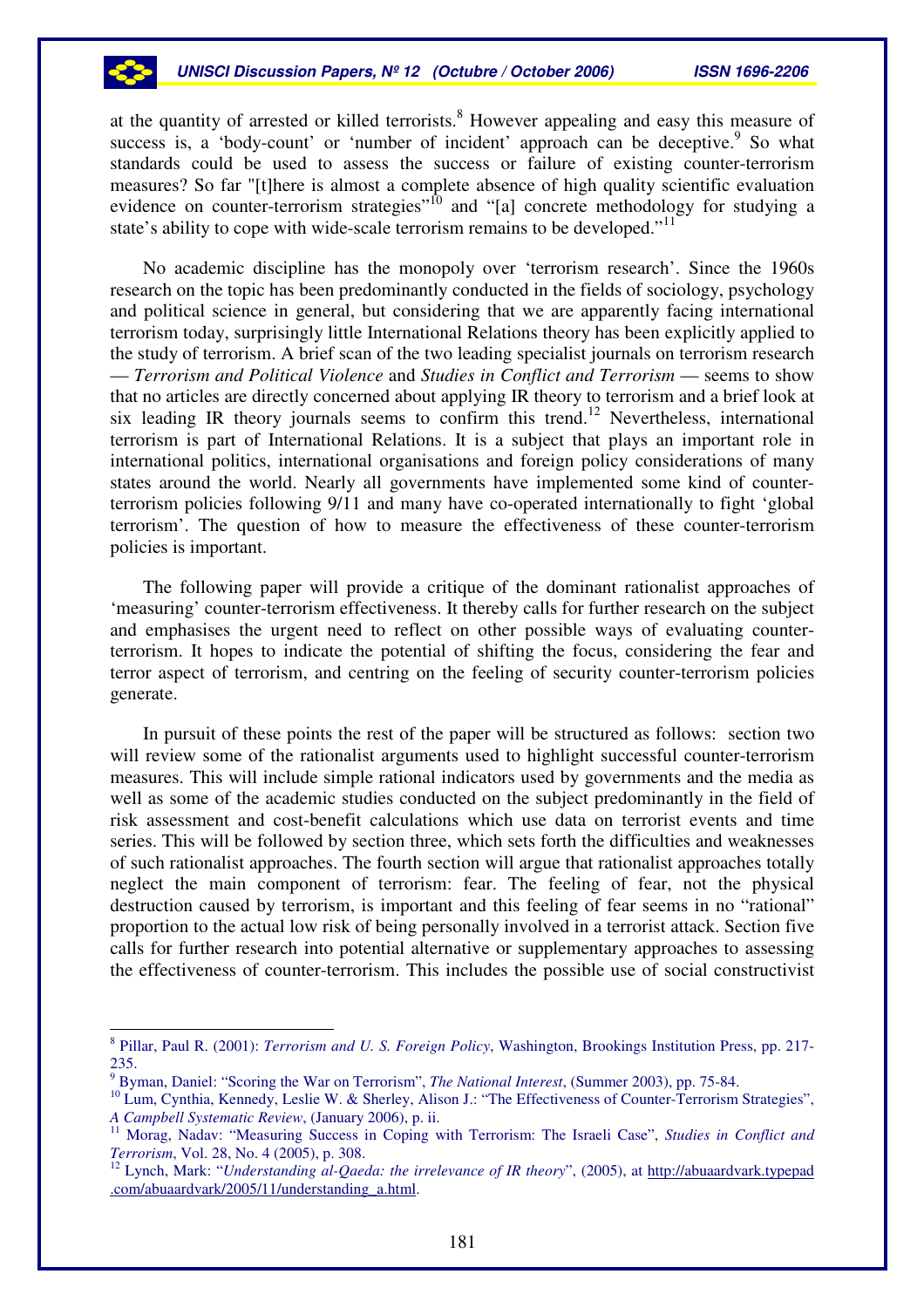

approaches and methodologies such as discourse analysis. The final section will summarise the main arguments and draw tentative conclusions.

## **1. Rationalist approaches**

The United States and many of it allies have spend billions on counter-terrorism since the attacks of 9/11. Exactly demarcating the policy area of counter-terrorism is difficult, as measures implemented in the name of fighting terrorism are very different.<sup>13</sup> These include policies such as enhanced border and airport security, tightened security at embassies, the implementation of new anti-terror laws, the investment in anti-terrorist technology, the establishment of crisis management plans, the restructuring of security services and the creation of whole new bureaucratic counter-terrorism departments.<sup>14</sup> It has been estimated that the money spent in the U.S. on increased security measures in response to 9/11 by both the public and private sector will amount to roughly \$72 billion per year. <sup>15</sup> Official government figures point out that, between the fiscal years 2002 and 2005, U.S. funding for homeland security increased by 39 percent from \$33 billion in 2002 to \$46 billion in 2005. For the fiscal year 2006, President George Bush has requested nearly \$50 billion for activities associated with homeland security excluding direct military action. <sup>16</sup> Democratic governments around the world are generally required to justify their spending to their citizens. As with many other policies, bureaucracies and government agencies are held accountable for the cost-effectiveness of their expenditure. For example, in the U.S. the Government Performance Results Act of 1993 calls for agencies to provide "assessment of the results of a program activity compared to its intended purpose" in a quantitative or qualitative manner. In other words they have to give evidence of their performance and measure their progress against their aims.<sup>17</sup> Similar laws exist in most other democratic states and in response governments and the respective agencies involved in combating terrorism try to provide evidence of their measurable and effective progress.

Traditionally, governments and their agencies have often used simple rational indicators to highlight 'success' in the 'war on terrorism', such as the number of attacks and casualties, arrested leaders, killed terrorists or the amount of terrorist money which has been frozen since 9/11. The US government has repeatedly highlighted that it has killed or captured two-thirds of the Al-Qaeda's top leadership and has frozen over \$200 million of terrorist financing.<sup>18</sup> By September 2004 it had charged 350 individuals with terrorism related charges and convicted

<sup>&</sup>lt;sup>13</sup> For more information on the counter-terrorism measures implemented by different governments see: Buckley, Mary and Fawn, Rick (eds.) (2003): *Global Responses to Terrorism – 9/11, Afghanistan and Beyond*, London, Routledge; Von Hippel, Karin (ed.) (2005): *Europe Confronts Terrorism*, Basingstoke, Palgrave Macmillan; Alexander, Yonah (ed.) (2002): *Combating Terrorism – Strategies of Ten Countries*, Ann Arbor, University of Michigan Press.

<sup>14</sup> Steven, Graeme C. S. and Gunaratna, Rohan (2004): *Counterterrorism – A Reference Handbook*, Contemporary World Issues, Santa Barbara, ABC Clio, pp. 99-134.

<sup>&</sup>lt;sup>15</sup> Hobijn, Bart: "What Will Homeland Security Cost?", *Economic Policy Review*, Vol. 8, No. 2 (2002), pp. 21-33.

<sup>16</sup> Government Accountability Office: *Combating Terrorism – Determining and Reporting Federal Funding Data*, Report to Congressional Requesters, GAO-06-161, (2006), pp. 1-2, at http://frwebgate.access.gpo.gov /cgi-bin/useftp.cgi?IPaddress=162.140.64.21&filename=d06161.pdf&directory=/diskb/wais/ data/gao

<sup>17</sup> The Government Performance Results Act of 1993, Office of Management and Budget, at http://www.whitehouse.gov/omb/mgmt-gpra/gplaw2m.html.

<sup>18</sup> Progress Report in the Global War on Terrorism, Washington: The White House, at http://www.whitehouse.gov/homeland/progress.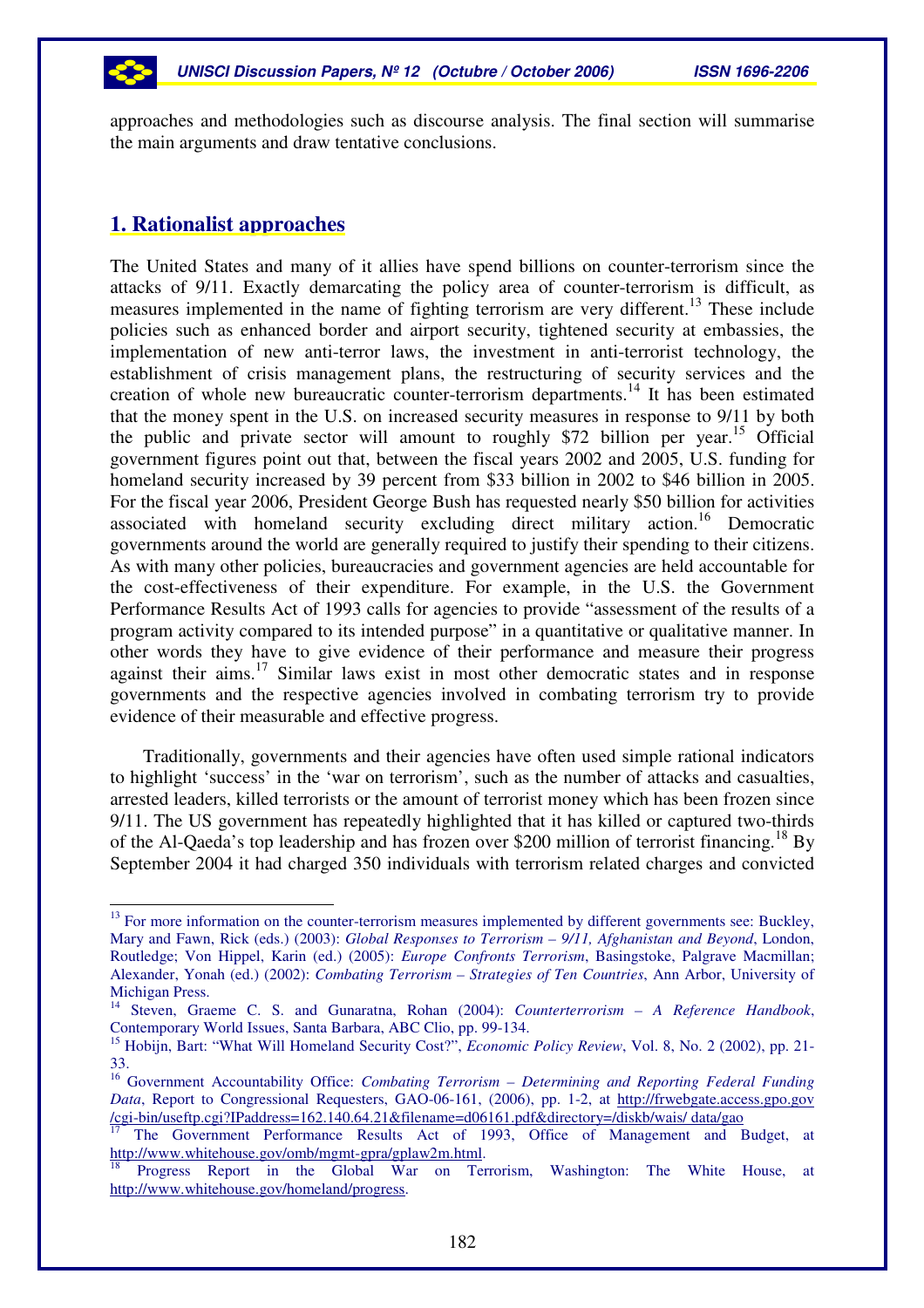

over 185 people. It has disrupted alleged terrorist cells in New York, Washington, Oregon, North Virginia, North Carolina, and Florida. Furthermore, its military campaigns and the toppling of the regimes in Afghanistan and Iraq are presented as measures of success in the war on terrorism.<sup>19</sup> At the same time it is possible to point to terrorist attacks, which were aborted or intercepted due to the counter-terrorism work of governments, as a measurement of counter-terrorist effectiveness. These have included the botched bombing of a US airline by the Shoe Bomber Richard Reid in December 2001, the foiling of an attempted truck bomb attack in Singapore aimed at embassies, the airport and financial district, or the failed effort to bomb of U.S. embassies in Rome and Paris.<sup>20</sup> George Bush in October 2005 declared that the US and its allies had stopped ten major attacks since 9/11, including attacks with hijacked aeroplanes in 2002 and  $2003^{21}$ , and in the UK the mayor of London Ken Livingston reported that since  $9/11$  government authorities have foiled ten terrorist attacks on London alone.<sup>22</sup>

Parallel to government attempts to highlight the effectiveness of their counter-terrorism measures, there are a limited number of academic studies which have dealt directly with the topic of measuring effectiveness. Some point out that the numbers of fatalities generally gives a good impression of the success of terrorist activities and are therefore a good way of assessing the effectiveness of counter-terrorism measures.<sup>23</sup> Other scholars such as Jonathan Stevenson believe that the effectiveness of counter-terrorist measures and the victory in the war on terrorism "is likely to reveal itself over time as a negative – the relative absence of terrorism – gradually confirmed by an increase in arrests and convictions and by more probative intelligence."<sup>24</sup>

A study by Cynthia Lum, Leslie W. Kennedy and Alison J. Sherley highlights the apparent gap in the literature, noting that only about 3000 (or 1,5 percent) of a total of 20,000 studies on the topic of terrorism discuss the idea of evaluating the effectiveness of counterterrorist measures in some form, while only seven deal with it specifically.<sup>25</sup> Those who have attempted to assess the effectiveness of counter-terrorism measures have done so predominantly by using time-series and intervention analysis. They believe that a successful counter-terrorism measure reduces the amount of terrorist violence and therefore that, if the level of terrorist incidents is plotted over time and against some policy indicators, it is possible to see whether the measure is effective or not.<sup>26</sup> The central argument in other words, is that certain effective counter-terrorist policies will produce a change in the terrorist's modus operandi, which will be visible in the pattern of incidences. Here it is assumed that terrorists groups act in a western rational way, that they reflect and substitute certain types of action with others when faced with excessive difficulties. They believe terrorists to be rational actors and place great emphasis on them being a 'homos economicus'. Terrorists have a certain limited budget and try to maximise the effect of their resources. Measures taken to

<sup>&</sup>lt;sup>19</sup> See Three Years of Progress in the War on Terrorism, Fact Sheet, The White House, Office of the Press Secretary, Washington DC, 11 September 2004, at http://www.state.gov/s/ct/rls/fs/2004/36156.htm.

<sup>20</sup> Rogers, Paul: "The War on Terrorism: Winning or Losing", *Briefing Paper* (September 2003), Oxford, Oxford Research Group.

<sup>&</sup>lt;sup>21</sup> Sanger, David E.: "The Struggle for Iraq: President's Address; 10 Plots Foiled Since Sept. 11, Bush Declares", *The New York Times*, 7 October 2005.

<sup>22</sup> Milne, Jonathan: "Ten attempted terror attacks in London since 9/11 says mayor", *The Guardian*, 27 December 2005.

<sup>23</sup> Morag, *op. cit.,* p. 310.

<sup>24</sup> Stevenson, Jonathan: "Counter-terrorism: Containment and Beyond", *Adelphi Paper*, No. 367 (2004), p. 92.

<sup>25</sup> Lum *et al., op. cit.*

<sup>26</sup> Hewitt, Christopher (1984): *The Effectiveness of Anti-Terrorist Policies*, London, University Press of America, p. XII.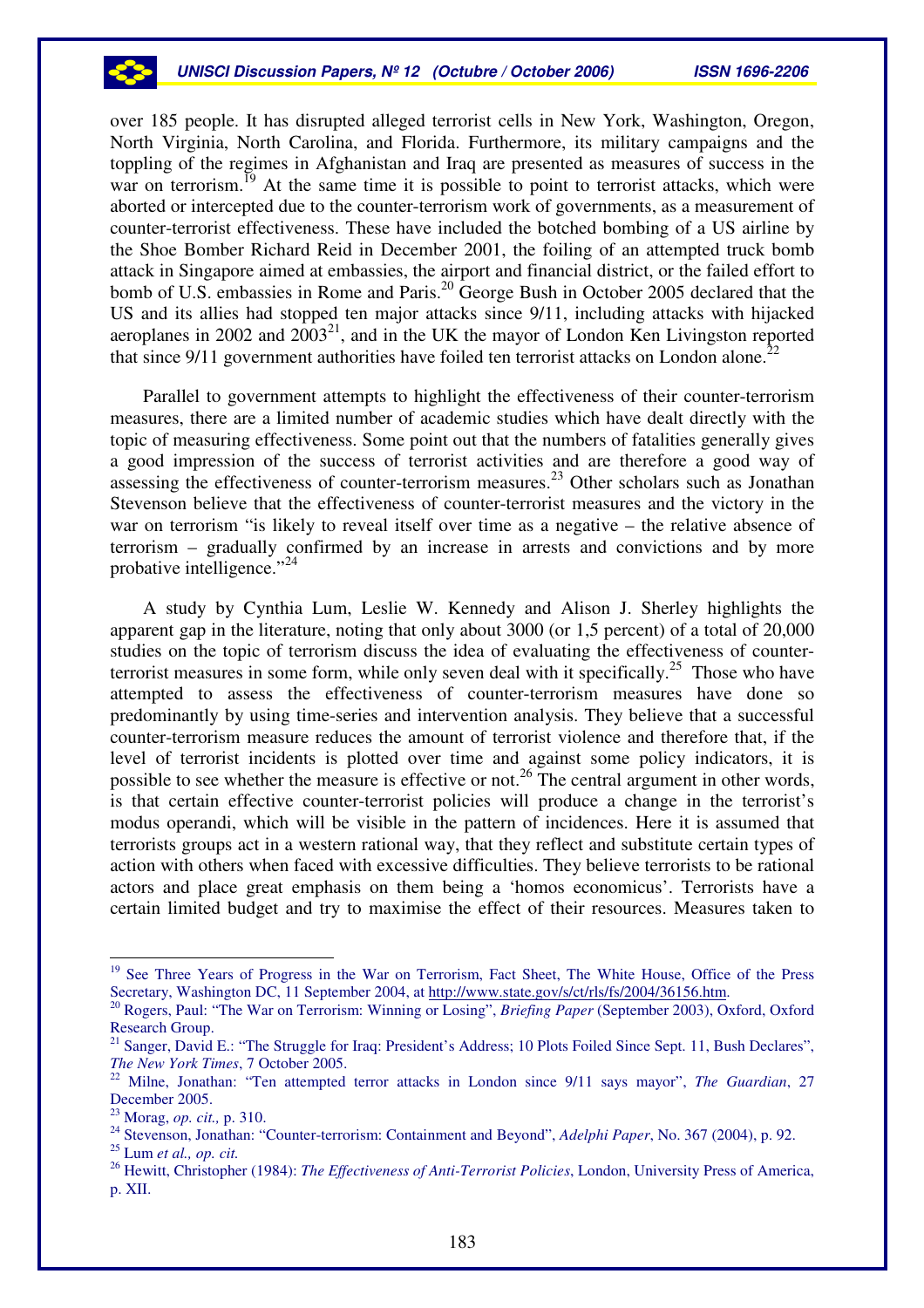raise the cost of certain types of terrorist activities lead them use other types of tactics whose cost has not risen.

One of the first studies to use economics in the analysis of counter-terrorist measures was by William M. Landes, who in 1978 used ordinary least squares regression techniques to examine the aircraft hijackings in the US during 1961-1976. He showed with econometric methods that the use of sky marshals and metal detectors had had a significant positive effect on the probability of apprehension and a significant negative influence on the number of offences committed. The data indicated a steep drop in skyjackings after these security measures became operational in January 1973. In the US, there were twenty-seven incidents of skyjackings in 1972 and only one in 1973.<sup>27</sup> Other studies which have also used economic calculations to measure effectiveness include Jon Cauley and Eric Im's use of intervention or interrupted time series analysis to evaluate the impact of metal detectors, fortified embassies and the UN convention on preventing attacks on protected persons; <sup>28</sup> Walter Enders, Todd Sandler and Jon Cauley's examination of UN conventions and international responses to hijackings using a refined application of intervention analysis;<sup>29</sup> and Bryan Brophy-Baermann and John Conybeare's paper on short and long term effects of Israeli retaliation attacks.<sup>30</sup> Other studies include the evaluation of U.S. air raids on Libya and their effectiveness against terrorism by Henry Prunckun and Philip Mohr, $31$  and the intervention analysis of Basque terrorism in Spain by Carlos Pestana Barros, which evaluates the effectiveness of policies against ETA using time series data from 1968 to 2000.<sup>32</sup> More recently, Asaf and Noam Zussman have evaluated the effectiveness of a counter-terrorism policy by examining Israeli targeted assassinations of terrorists and the reaction of this on the Israeli stock market<sup>33</sup> and Benjamin Zycher examines counter-terrorism policies in a benefit/cost framework on the basis of moderate, severe and nuclear terrorist attack scenarios in the United States.<sup>34</sup>

One of the most famous rationalist econometric assessments of effectiveness of counterterrorism measures, however, is Walter Enders and Todd Sandler's vector-autoregessionintervention analysis.<sup>35</sup> Enders and Sandler examined a number of counter-terrorism measures, including retaliatory raids, fortification of embassies, metal detectors and antiterrorism laws. Their idea is that terrorists act according to a consumer-choice model, where they "*maximize utility or expected utility obtained from the consumption of basic*

<sup>27</sup> Landes, William M.: "An Economic Study of US Aircraft Hijackings, 1961-1976", *Journal of Law and Economics*, Vol. 21 (April 1978), pp. 1-31.

<sup>&</sup>lt;sup>28</sup> Cauley, Jon and Im, Eric I.: "Intervention Policy Analysis of Skyjackings and Other Terrorist Incidences", *American Economic Review*, Vol. 78, No. 2 (1988), pp. 27-31.

<sup>&</sup>lt;sup>29</sup> Enders, Walter; Sandler, Todd and Cauley, Jon: "UN Conventions, Technology and Retaliation in the Fight Against Terrorism: An Econometric Evaluation", *Terrorism and Political Violence*, Vol. 2, No. 1 (1990), pp. 83- 105.

<sup>&</sup>lt;sup>30</sup> Brophy-Baermann, Bryan and Conybeare, John A. C.: "Retaliating Against Terrorism: Rational Expectations and the Optimality of Rules versus Discretion", *American Journal of Political Science*, Vol. 38, No. 1 (1994), pp. 196-210.<br><sup>31</sup> Prunclain

Prunckun, Henry W. Jr. and Mohr, Philip B.: "Military Deterrence of International Terrorism: An Evaluation of Operation El Dorado Canyon", *Studies in Conflict and Terrorism*, Vol. 20, No. 3 (1996), pp. 267-280.

<sup>32</sup> Barros, Carlos Pestana: "An Intervention Analysis of Terrorism: The Spanish ETA Case", *Defence and Peace Economics*, Vol. 14, No. 6 (2003), pp. 401-412.

<sup>&</sup>lt;sup>33</sup> Zussman, Asaf and Zussman, Noam: "Targeted Killings: Evaluating the Effectiveness of a Counter-Terrorism Policy", *Discussion Paper*, No. 2005.02 (2005), Jerusalem, Bank of Israel Research Department.

<sup>34</sup> Zycher, Benjamin (2003): *A Preliminary Benefit/Cost Framework for Counter-terrorism Public Expenditures*, Santa Monica, RAND.

<sup>&</sup>lt;sup>35</sup> Enders, Walter and Sandler, Todd: "The Effectiveness of Antiterrorism Policies: A Vector-Autoregression-Intervention Analysis", *American Political Science Review*, Vol. 87, No. 4 (1993), pp. 829-844.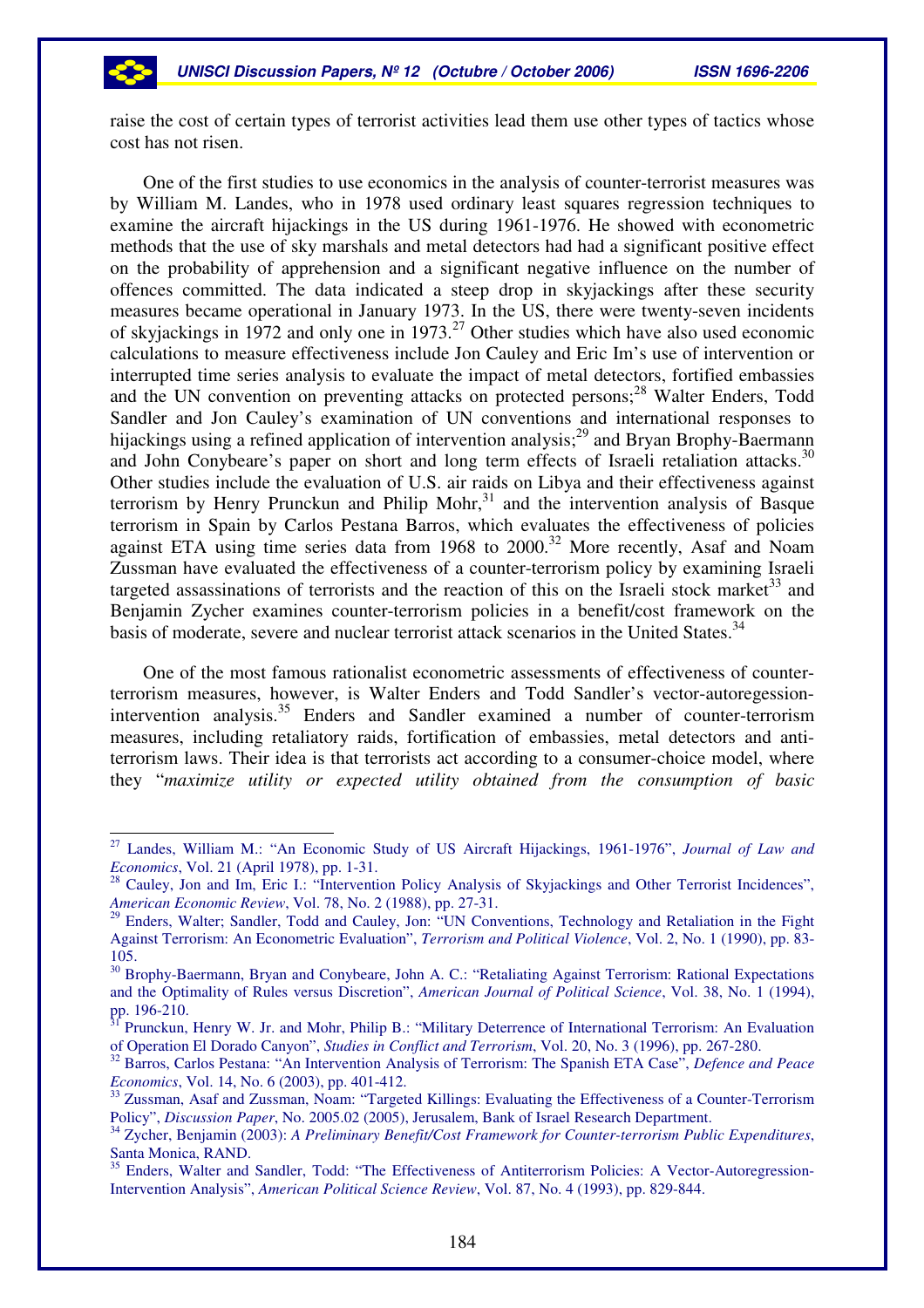

*commodities, produced from terrorist and nonterrorist activities*". <sup>36</sup> One type of terrorist action can be substituted with an alternative kind of attack if it creates the same basic commodities. To turn out these basic commodities, terrorists have to select between terrorist and non-terrorist actions, while having to deal with only limited resources. If they choose to follow the violent terrorist route they have to decide what kind of attack they want to perpetrate. Enders and Sandler point out that each type of attack has a 'price' that depends on how much time is involved to plan and execute the attack, the resources needed and the likelihood of the attack being successful.<sup>37</sup> This again all depends on what the target is, the level of violence sought and where the attack will take place and what security measures are in place there. So the 9/11 attacks had a higher per-unit price than the bombing of the USS Cole because more resources were needed, the location was better protected and the target was more significant. The price of a certain terrorist attack results mostly from the resources governments have implemented to stop such an attack. Therefore, Enders and Sandler highlight that if one wants to assess the effectiveness of counter-terrorism policies, it is important to take into account the possible substitution of attack types due to this 'price' rise. 38

# **2. Difficulties of the rationalist approach**

The overarching problem of the rationalist approach is that it predominantly focuses on hard quantitative data such as measuring the body count or number of incidents and thereby ignores many of the qualitative aspects. Success is generally expressed with the help of indicators which are easily accessible and quantifiable. Government officials point to the decline of the number of terrorist incidents as sign of a successful counter-terrorism campaign. This was the case in press conferences for the publication of the US State Department's annual report *Patterns of Global Terrorism 2003*. 39 It was announced that the number of terrorist attacks had fallen and that this was a clear indicator that the United States was winning the 'war on terrorism'. Regardless that this proved to be wrong due to a statistical error in their calculations and that the number of attacks actually was higher than the previous year, thereby according to their logic indicating the failure of their policies, the number of terrorist incidents say nothing about the effectiveness of existing counter-terrorism measures. There are many different reasons for why the numbers of incidents can decrease. For example, terrorists may be saving up their resources for a devastating attack, trying to give governments a false sense of security and aiming to encourage complacency, reduce their vigilance and thereby increasing the government's vulnerability. They may also be in a phase of recruiting and training new members or buying new weapons to strike another day. At the same time a terrorist group which is actually in decline may opt to attack more frequently and more violently in order to prove to governments, supporters and the general public that they

<sup>36</sup> Sandler, Todd and Enders, Walter: "An Economic Perspective on Transnational Terrorism", *European Journal of Political Economy*, Vol. 20, No. 2 (2004), pp. 311.

<sup>37</sup> *Ibid*, pp. 311-313.

<sup>&</sup>lt;sup>38</sup> Sandler, Todd and Enders, Walter: "Transnational Terrorism: An Economic Analysis", in Richardson, H.W.; Gordon, P. and Moore II, J.E. (eds.) (2005), *The Economic Impact of Terrorist Attacks*, Northampton, Edward Elgar (forthcoming).

<sup>39</sup> United States Department of State: *Patterns of Global Terrorism 2003*, at http://www.state.gov/s/ct/rls/crt/2003.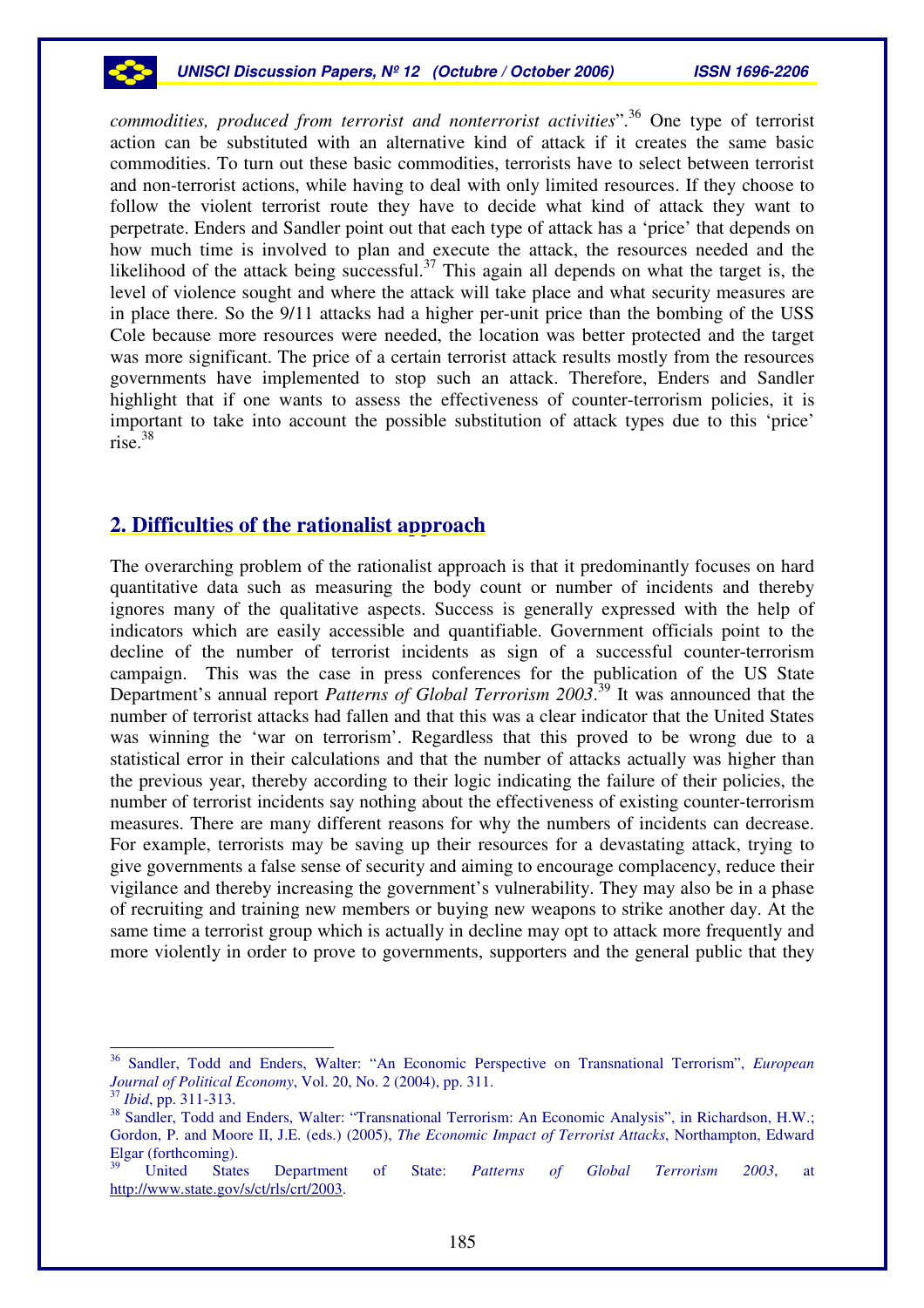remain a force to be reckoned with, despite these attacks really representing the last twitches of a dying organisation. 40

Similarly, when considering for example the terrorist 'body count' as an indicator of an effective counter-terrorism measure, one has to keep in mind that the overall size of a terrorist group is often unknown and many of those captured or killed are low-level recruits who can be replaced easily. Even, when one is able to eliminate two-thirds of the top leadership, the rank and file of the group may grow, and as a result decentralise and become more resilient. Indeed, a terrorist group that loses members to arrest or targeted killings may actually increase in overall size if the crackdown generates a backlash. For example, the Provisional IRA capitalised on indiscriminate British crackdown to gain recruits. <sup>41</sup> Raphael Perl points out that "[i]n a western, science-and-technology-oriented society, many feel that if a problem can be quantified, it can be solved".<sup>42</sup> However, measuring terrorism with numbers or statistics is to a certain extent contradictory. Statistics are supposed to give an insight into general trends and patterns. However, the rare, random-like and uneven nature of terrorism and the fluctuation of incidents run counter to the idea of trends and patterns, something that might have been realised by the US government when it renamed its annual publication *Patterns of Global Terrorism* to *Country Reports on Terrorism*. Although governments often proclaim the effectiveness of their policies in the absence of further attacks and it may seem logical consider a decrease in terrorist activity as an indicator of effective counter-terrorism, the asymmetric non-linear nature of terrorism, which aims to surprise it victims, can mean that terrorists are biding their time and preparing for a bigger more devastating attack. If a large attack happens in one country, as was the case with 9/11, the Madrid and London bombings, "although there have been none of that magnitude in preceding or later years, a time series based on the number of incidents is of little value*.*" 43

The determination of the West to measure success in a quantitative numerical form is undermined by the difficulty of gathering reliable statistics and figures on terrorism. Apart from the traditional problems concerning the field of terrorism research such as the often classified nature of the subject, there are a number of issues directly concerned with data collection.<sup>44</sup> For example, the organisations and governments collecting the data have different definitions of what constitutes terrorism, making consistent counting impossible. Government figures are biased as they count incidents using a definition of terrorism which reflect their political ideals and policy concerns, while non-governmental organisations generally have to use media reports to compile their databases, therefore only including incidents which make it into the mainstream news. For this reason most domestic terrorism in countries such as Sierra Leone, Sri Lanka, Algeria or Colombia are ignored or reported very unevenly, and at the same time it is difficult to judge whether an attack can be attributed to terrorism or whether it is part of a continuing civil war. <sup>45</sup> Most databases are incomplete with

<sup>40</sup> Probst, Peter S.: "Measuring Success in Countering Terrorism: Problems and Pitfalls", *Lecture Notes in Computer Science*, Vol. 3495 (2005), p. 318.

<sup>41</sup> Pillar, *op. cit.,* pp. 217-235.

<sup>42</sup> Perl, Raphael: "Combating Terrorism: The Challenge of Measuring Effectiveness", *CRS Report for Congress*, RL33160 (2005), Congressional Research Service, p. 10.

<sup>&</sup>lt;sup>43</sup> Frey, Bruno S. and Luechinger, Simon: "Measuring Terrorism", Institute of Empirical Research in Economics University of Zurich, *Working Paper*, No. 171 (2003), p. 4.

<sup>&</sup>lt;sup>44</sup> For more information on the problems and weaknesses of terrorism research see Silke, Andrew (ed.) (2004): *Research on Terrorism – Trends, Achievements & Failures*, London, Frank Cass; Schmid, Alex P. and Jongman, Albert J. (1988): *Political Terrorism: A New Guide to Actors, Authors, Concepts, Data Bases, Theories and Literature*, Amsterdam, North-Holland Publishing Company.

<sup>45</sup> See Crenshaw, Martha: "Current Research on Terrorism: The Academic Perspective", *Studies in Conflict and Terrorism*, Vol. 15, No. 1 (1992), p. 4.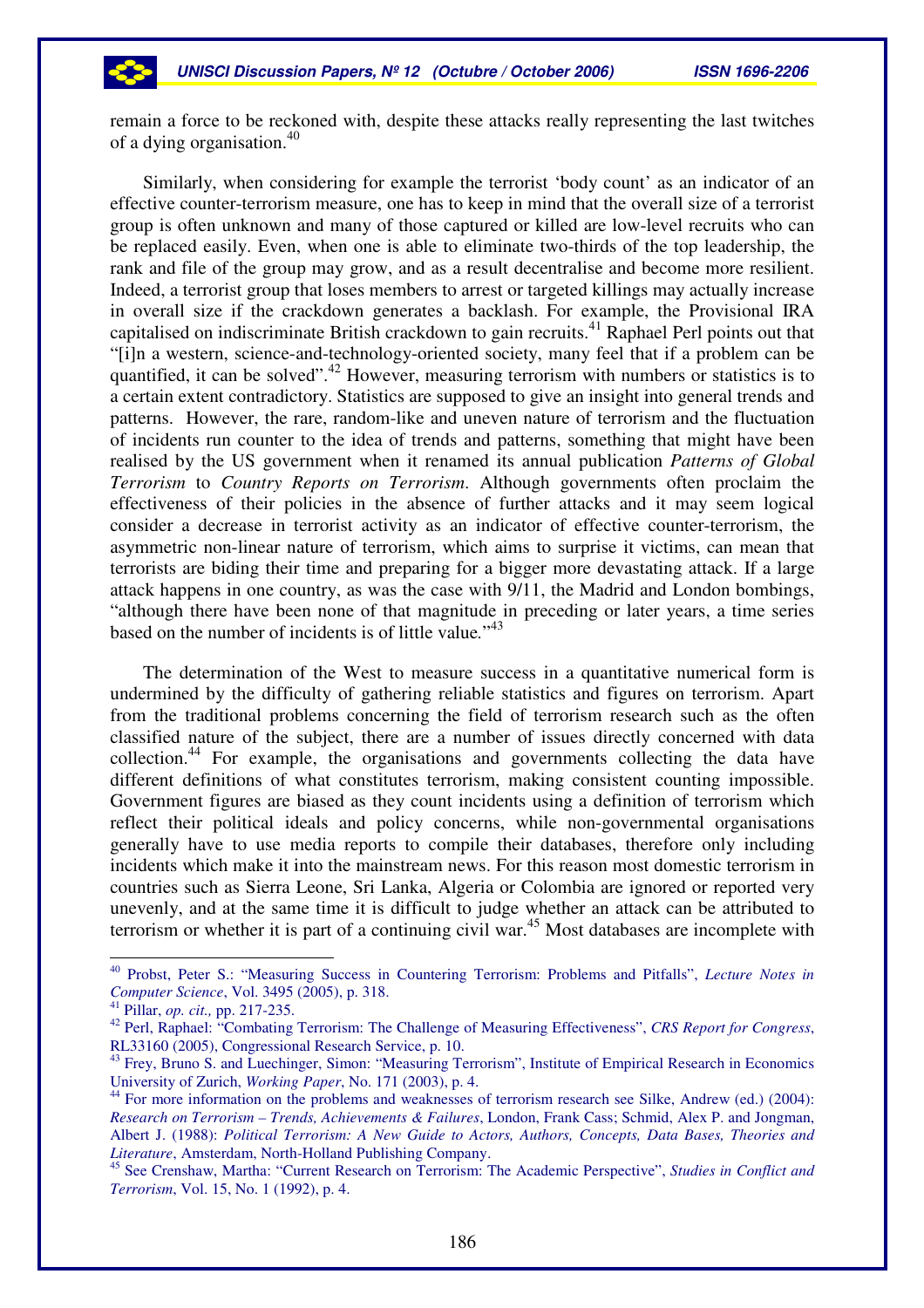gaps and cover different time periods, and some even change their criteria for counting terrorist incidents halfway through. 46 For example, the MIPT Terrorism Knowledge Base covers international terrorism incidents from 1968 to 1997 and from 1998 it claims to include international and domestic incidents. 47

This, together with the rareness of terrorism incidents, makes the use of risk management or cost benefit calculations awkward. Where as the incidents of other social phenomenon such as crime are very frequent, incidents of terrorism, especially large attacks, are very rare in comparison. Richard Falkenrath believes that data on terrorism is not really appropriate for quantitative analysis, on which risk assessments predominantly relies.<sup>48</sup> Apart from the limited poor quality data on terrorism, one of the main problems is that the 'probability' variable in the risk calculation is extremely difficult to measure. Terrorism is not a random phenomenon. Unlike other traditional subjects dealt with in risk management such as natural disasters, accidents or public health, terrorism is less prone to conforming to statistical patterns. Terrorism is caused by humans and they decide when and how to attack. This decision is not made randomly but is made after careful consideration and depend on, and is influenced by, external factors such as government decisions and actions. Terrorists attack deliberately in a form which does not conform to a pattern in order to surprise the opponent. As Falkenrath points out "[m]ost estimates of the probability of an event are based on some understanding of their past frequency. Simple applications of this frequency theory of probability can fail spectacularly when the possible event has occurred only rarely or never at  $all.^{949}$ 

Even if probability and risk could be calculated, the cost benefit calculation of reducing the risk of terrorism faces grave difficulties. Although one can calculate the direct cost of certain anti-terrorist policies such as new x-ray machines or explosive detectors at airports, there are a number of hidden costs such as the value of the lost time of travelers.<sup>50</sup> Roger Congleton has calculated that if each airplane passenger in the U.S. spends half an hour longer at the airport due to increased security measures, the hidden cost of these measures would be around \$15 billion per year.<sup>51</sup> On the benefit side, calculations are even more difficult and more issues have to be taken into consideration. As Enders and Sandler point out, one way to estimate a portion of this benefit would be to calculate the reduced loss of life attributable to airport security measures – i..e. fewer people killed in skyjackings and bombings. If the net number of such lives saved, after adjusting for substitution into other life-threatening terrorist actions, can be measured, then the average value of a statistical life, although morally highly questionable, could be applied to translate these lives into monetary value. One would have to also add the reduced financial losses in the form of destroyed planes and buildings as well as other even further removed consideration, such as the recession in the airline industry and increased insurance premiums to name but a few.<sup>52</sup> All of these financial values face great

<sup>46</sup> Some of the databases available include "*International Terrorism: Attributes of Terrorist Events*" (ITERATE) or "*Terrorism in Western Europe: Event Data*" (TWEED) as well as the *RAND-MIPT Terrorism Incident database.*

<sup>&</sup>lt;sup>47</sup> The MIPT Terrorism Knowledge Base is available at http://www.tkb.org/Home.jsp.

<sup>&</sup>lt;sup>48</sup> Falkenrath, Richard: "Analytic Models and Policy Prescriptions: Understanding Recent Innovations in U.S. Counterterrorism", *Studies in Conflict and Terrorism*, Vol. 24, No. 3 (2001), pp. 159-181.

<sup>49</sup> *Ibid*., p.175.

<sup>50</sup> Frey, Bruno S.; Luechinger, Simon and Stutzer, Alois: "Calculating Tragedy: Assessing the Cost of Terrorism", *Working Paper* No. 205 (2004), Institute for Empirical Research in Economics, University of Zurich.

<sup>51</sup> Congleton, Roger D.: "Terrorism, Interest-Group Politics, and Public Policy. Curtailing Criminal Modes of Political Speech", *The Independent Review*, Vol. VII, No. 1 (2002), p. 62.

<sup>52</sup> Sandler and Enders, "An Economic Perspective on Transnational Terrorism", *op. cit.,* p. 314.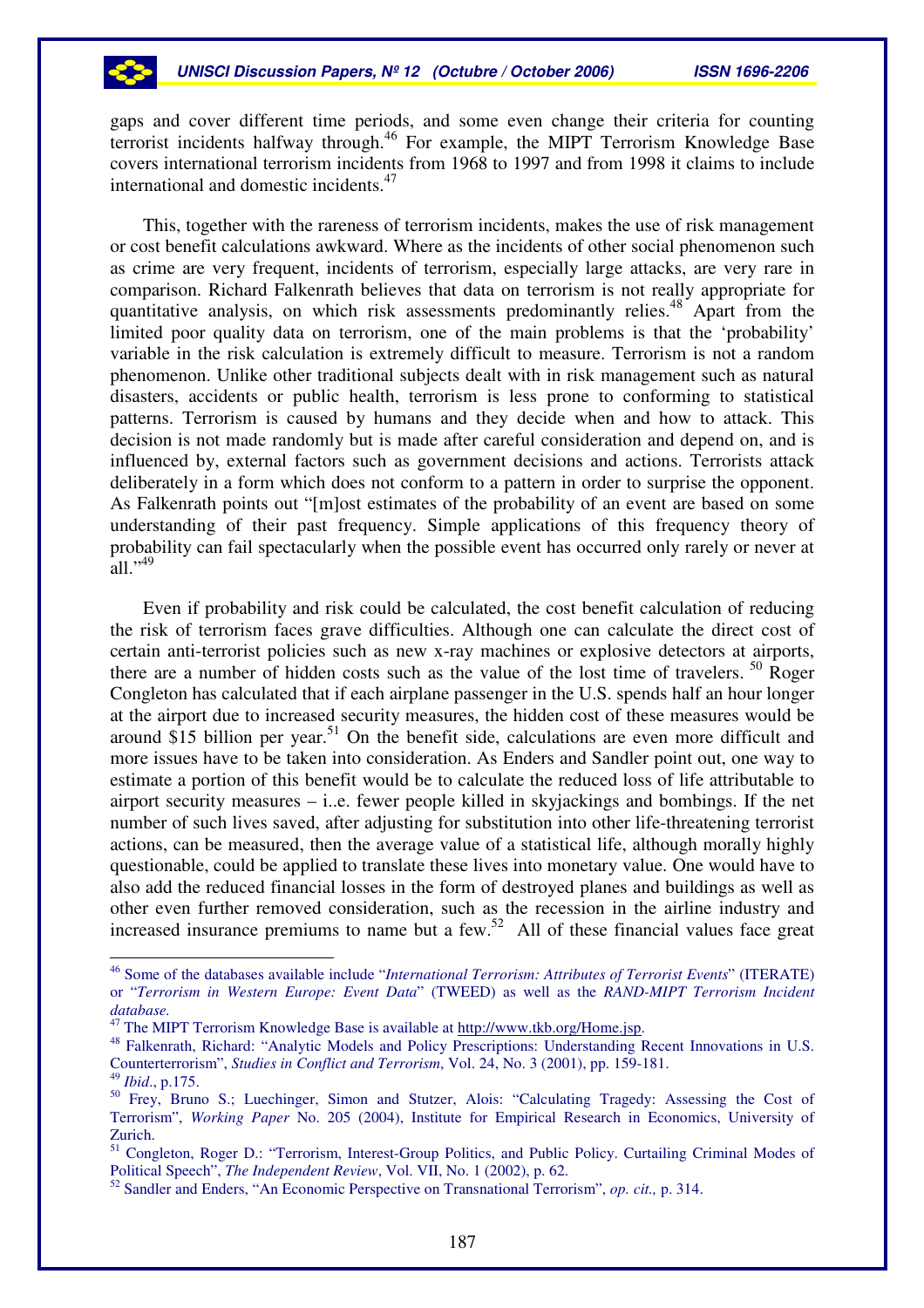measurement difficulties as "it is difficult to confirm the absence of an occurrence and assign causality to that absence."<sup>53</sup> We can only really guess the number of terrorist attacks that are prevented by counter-terrorist measures. Some have argued that in order to tackle a question one would have to set up two worlds, one in which nothing is done to combat terrorism and one where measures against it have been implemented. Furthermore, in order to find out exactly which measures are effective, one would have to create a large number of different worlds where only one counter measure as well as a large number of combinations of measures would be tested. 54

Regardless of whether there are too many variables in play to calculate the effectiveness of counter-terrorism measures, the rationalist approaches are missing a vital point. Terrorism, as the name implies, is not so much about death and destruction, rather the primary aim is to spread terror and fear. The following section will explore the need of including some kind of assessment of the perception and feeling of fear in the general population in order to asses whether or not counter-terrorism policies are "effective".

## **3. The neglected fear factor**

Despite all the attention terrorism is not one of the top killers in the world. Only a few hundred people are generally killed each year by international terrorism. John Mueller points out that more people in the West are killed by lightning, accidents caused by deer, allergic reactions to peanuts or drowned in the bath and toilet than are killed by terrorism.<sup>55</sup> And it is clear that compared to fatalities due to war, heart and lung disease, cancer or simple traffic accidents, the number of direct terrorist victims seems minuscule. 56 The U.S. alone suffers around 40 000 fatalities each year through traffic accidents and worldwide there are around 1,2 million people killed in traffic each year. 57 9/11 killed around the same number of people that die in traffic accidents around the world every day. There are clearly many other more acute things people should "rationally" worry about than terrorism. This is highlighted by Benjamin Friedman, who argues that "[t]elling Kansan truck drivers to prepare for nuclear terrorism is like telling bullfighters to watch out for lighting. It should not be their primary safety concern."<sup>58</sup>

<sup>53</sup> Malvesti, Michele L.: "Bombing bin Laden: assessing the Effectiveness of Air Strikes as a Counter-Terrorism Strategy", *The Fletcher Forum of World Affairs*, Vol. 26, No. 1 (2002), p. 20.

<sup>54</sup> Tudge, Colin: "When men have lost their reason: is the war on terrorism working?", *New Statesman*, (April 12, 2004).

<sup>55</sup> Mueller, John: "Six Rather Unusual Propositions about Terrorism", *Terrorism and Political Violence*, Vol. 17, No. 4, (2005), pp. 487-505.

<sup>56</sup> For more on this point see Schneider, Bruce (2003): *Beyond Fear – Thinking Sensibly About Security in an Uncertain World*, New York, Copernicus Books, pp. 30.

<sup>57</sup> World Health Organization (2004): *World report on road traffic injury prevention*, Geneva: WHO Press.

<sup>58</sup> Friedman, Benjamin: "Leap Before you Look: The Failure of Homeland Security", *Breakthroughs*, Vol. XIII, No. 1, (2004), pp. 33.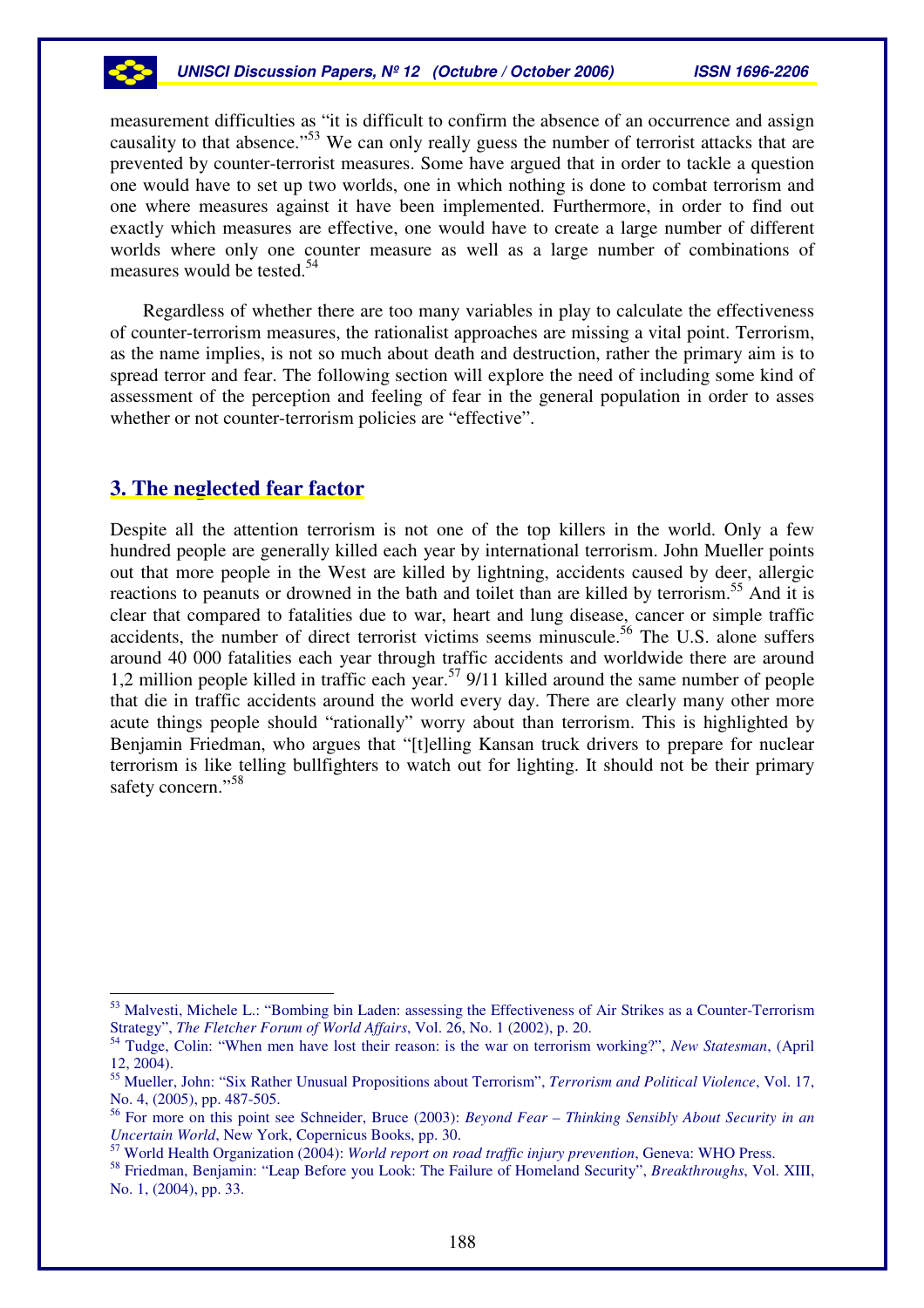

Table 1: Fatalities in International Terrorist Incidences<sup>59</sup>



*Table* 2: The 10 leading causes of death in the U.S. in 2001<sup>60</sup>

| <b>Causes of Death</b>                        | <b>Deaths</b> | % of total deaths |
|-----------------------------------------------|---------------|-------------------|
| <b>All Causes</b>                             | 2,416,425     | 100.0             |
| 1. Diseases of heart                          | 700,142       | 29.0              |
| 2. Malignant neoplasms                        | 553,768       | 22.9              |
| 3. Cerebrovascular diseases                   | 163,538       | 6.8               |
| 4. Chronic lower respiratory diseases         | 123,013       | 5.1               |
| 5. Accidents                                  | 101,537       | 4.2               |
| 6. Diabetes mellitus                          | 71,372        | 3.0               |
| 7. Influenza and pneumonia                    | 62,034        | 2.6               |
| 8. Alzheimer's disease                        | 53,852        | 2.2               |
| 9. Nephritis, nephrotic syndrom and nephrosis | 39,480        | 1.6               |
| 10. Septicemia                                | 32,238        | 1.3               |
|                                               |               |                   |
| Terrorism                                     | Aprox. 3000   | 0.12              |

<sup>59</sup> RAND - St Andrews's Terrorism Chronology 1968-1997 & RAND-MIPT Terrorism Incident database (1998- Present).

<sup>60</sup> Anderson, R. N. and Smith, B. L.: "Death: Leading Causes for 2002", *National Vital Statistics Reports*, Vol. 57, No. 17 (2005), p. 7.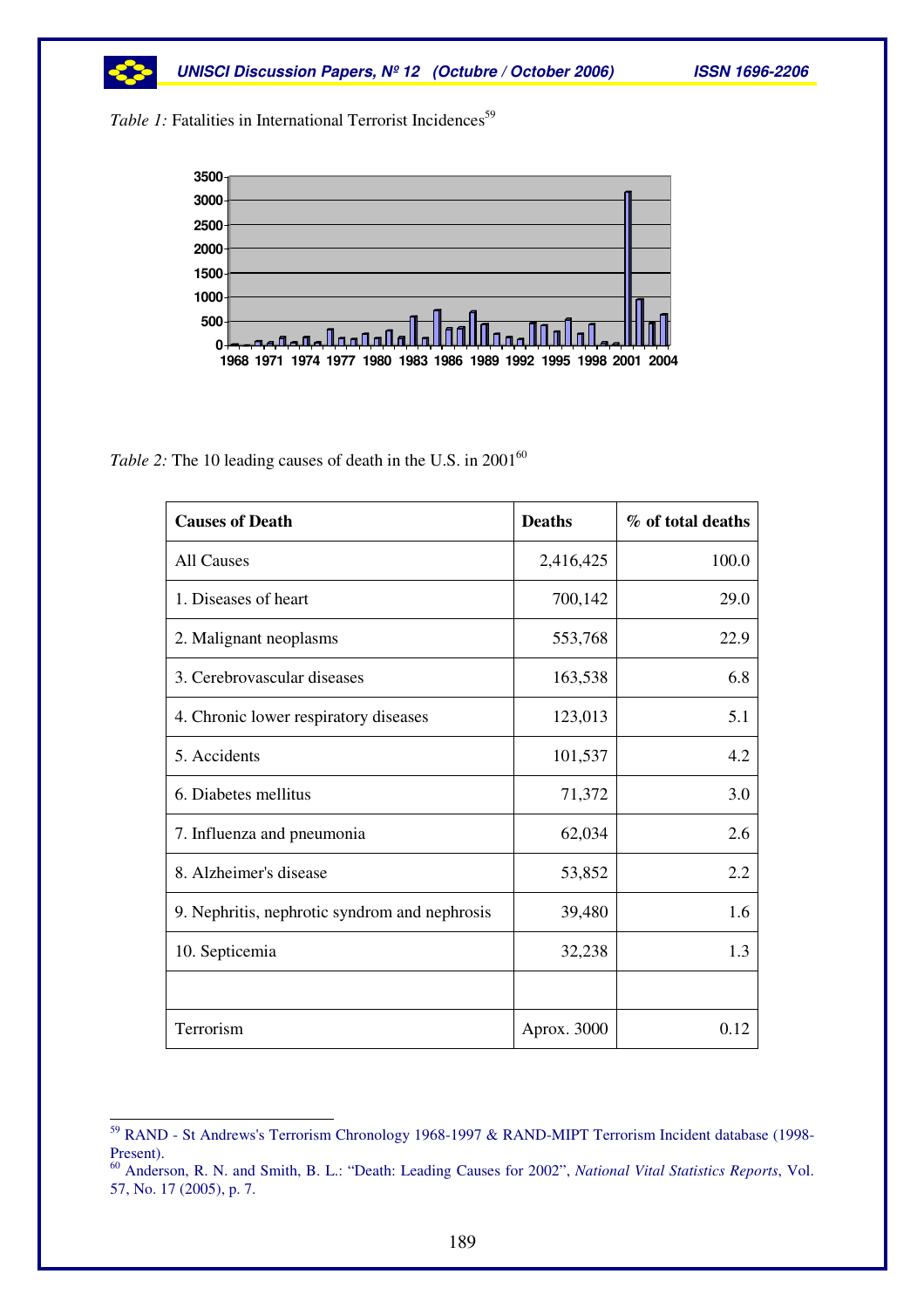For terrorism violence is only the means to the end of spreading the psychological effect of fear. Fear is the main component of terrorism. The risk of directly being the victim of a terrorist attack is tiny; coconuts falling from trees kill more people each year.<sup>61</sup> The perception of threat, or risk, and any resultant fear from such perceptions, bears no relation to the actual risk as "[t]he general public and the political leadership tend to perceive the threat of terrorism as a greater problem than the available data would indicate.<sup>562</sup> This perceived threat and fear of terrorism is reflected in the reduced number of people flying following 9/11. To illustrate this perception of risk more graphically, Michael Sivak and Michael Flannangan have calculated the probability of being killed in a domestic US non-stop flight in a major US airline, in a 10-year period, as about eight in one hundred million. At the same time, the probability of being killed while driving on a rural interstate highway in 2000 was about 4 in a billion per kilometre. From this they conclude that driving the distance of an average US domestic flight is 65 times more risky than flying, and for flying to become as risky as driving, airplane disasters on the scale of 9/11 would have to happen once a month.<sup>63</sup>

Why do people fear terrorism more than other more likely causes of death and other risks? Why are they not so worried about traffic accidents, diseases or natural disasters such as tsunamis that kill millions every year? For scholars in the field of risk perception these questions are nothing new and constitutes natural human behaviour. It is widely accepted in risk perception that there is a sometimes very wide disparity between the perception of the public of risk and the risk indicated by the statistics compiled by experts. The reaction to dangers does not seem to match the numerical odds. The literature on misperception in risk assessment is substantial and a number of different explanations for this "false sense of insecurity"<sup>64</sup> have been identified.

Some point to the fact that people are more afraid of things they cannot control compared to things they can such as flying and smoking. <sup>65</sup> Others add that people fear the risk of being harmed by unfamiliar or exotic things such as nuclear material or sharks more than everyday hazards as falling down the stairs.<sup>66</sup> Again different scholars highlight that people are more fearful and focus more on extreme and dramatic events that kill many people in one go. 67

Related to this, authors such as George Loewenstein, et al., argue that people are more fearful the easier they can visualise or imagine a certain event. If the image of the event can be accessed easily people will be more fearful of it.<sup>68</sup> Things such as terrorism bring to mind dramatic images of disaster, such as planes flying into the Twin Towers, which prevents people from weighing up the small probabilities of such events. Extreme event such as terrorist attacks, plane crashes or jackpot lottery wins are generally reported more intensely and remembered more easily than other media reports on risks such as cancer. With pictures of these rare events more easily available to people, the probability is generally overestimated.

<sup>61</sup> Mueller, John: "Response", *Terrorism and Political Violence*, Vol. 17, No. 4 (2005), p. 525.

<sup>62</sup> Falkenrath, *op. cit.,* p. 170.

<sup>63</sup> Sivak, Michael and Flannangan, Michael J.: "Flying and Driving after the September 11 Attacks", *American Scientist*, Vol. 91 (January-February 2003), p. 6-8.

<sup>64</sup> Wenar, Leif, cited in Mueller, John: "Simplicity and Spook: Terrorism and the Dynamics of Threat Exaggeration", *International Studies Perspectives*, Vol. 6, No. 2 (2005), p. 221.

<sup>65</sup> Applebaum, Anne: "Finding Things to Fear", *Washington Post*, 24 September 2003.

<sup>66</sup> Slovic, Paul (2000): *The Perception of Risk*, London, Earthscan Publications.

<sup>&</sup>lt;sup>67</sup> Lerner, Jennifer S.; Gonzalez, Roxana M.; Small, Deborah A. and Fischhoff, Baruch: "Effects of Fear and Anger on Perceived Risks of Terrorism: A National Field Experiment", *Psychological Science*, Vol. 14, No. 2 (2003), pp. 144-150.

<sup>68</sup> Loewenstein, George F.; Weber, Elke U.; Hsee, Christopher K. and Welch, Ned: "Risk as Feelings", *Psychological Bulletin*, Vol. 127, No. 2 (2001), pp. 267-286.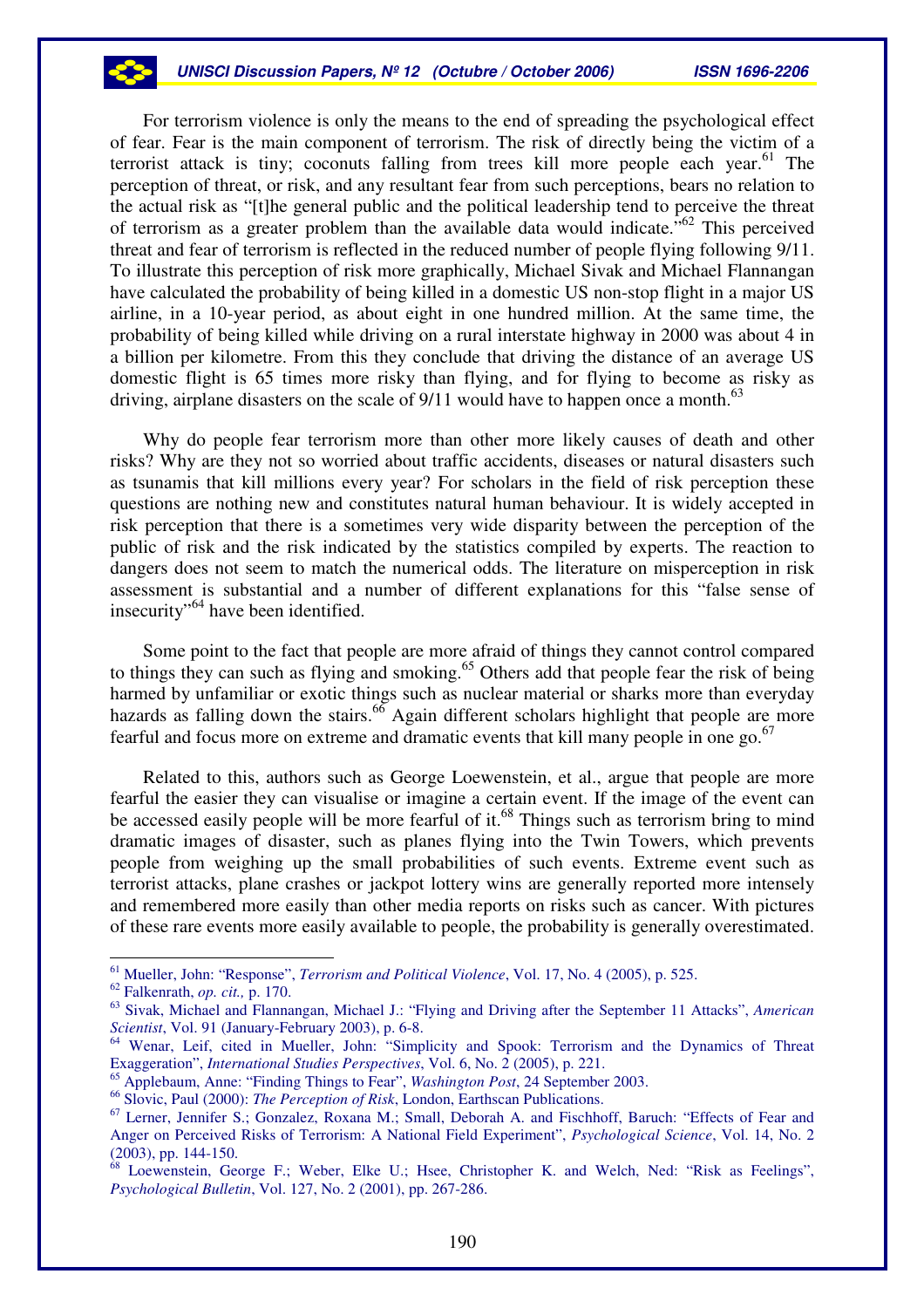#### *UNISCI Discussion Papers, Nº 12 (Octubre / October 2006) ISSN 1696-2206*

Similarly, when the media report specifically on one normal person's life who was in the wrong place at the wrong time, people generally connect with that person, be it through the tearful appeal for help from relatives or the dramatic last words crackling over the mobile phone line from the inside of a hijacked plane. The personal insight into the fate of average people makes the audience imagine themselves or a family member being in that plane which crashed or in that building that collapsed. People fear such events disproportionately regardless of the statistical insignificant risk.<sup>69</sup>

Some argue that the disproportionate fear of terrorism can be put down to the deliberate nature of the violence. Daniel Byman points out that, on a personal level, it causes more grief and emotional turmoil when a family member is murdered then when he or she is killed in a traffic accident, even though it does not change the fact of death and loss. This is reflected by our generally universal societal rules which consider deliberate killing to be worse and deserving of harsher punishment than killing someone by accident.<sup>70</sup> Taking many of these points into consideration Cass Sunstein argues that strong emotions produce a larger behavioural response than do statistically identical risks. He points to what he calls a "*probability neglect*" which results from strong emotions, and this makes people focus on the badness of the outcome and makes them disregard the probability of the event ever occurring. It is possible to recognise a hazard, evaluate the risk, and decide if and what necessary steps to take to minimize the risk. However if one is confronted with a risk that evokes a strong emotional reaction in the form of fear, we typically misperceive the risk or act as if we misperceive the risk.<sup>71</sup>

#### **4. Thinking about alternatives and supplements**

Even though some may consider it to be dangerous to simply lull "the public into a false sense of complacency" and lead "them to feel that they are secure through seemingly harmless placebo policies"<sup>72</sup>, the effect of fear has to be an important part in assessing the effectiveness of counter-terrorist measures. "A special difficulty here consists in the problem of quantifying and monetizing fear and its consequences, a problem that has yet to be seriously engaged in the relevant literature*.*" 73 So far fear has not been an issue in measuring the effectiveness of counter-terrorism measures but one has to realise that not only those killed are victims of terrorism, but those who fear it as well.<sup>74</sup> Fear in a society is a real cost as people stop flying, avoid large gatherings, and spend time and money to reduce their anxiety. As terrorism involves the exploitation of fear, which is not always a "rational" feeling, can rationalist approaches adequately measure the effectiveness of counter-terrorist policies? If fear is one of the main components of terrorism, should not the effectiveness of counter-terrorism measures also be assessed by the level of fear they reduce? Should the focus be to shift away at least partly from the expert to the layperson, to those who are the victims of terrorism and experience its effects directly as the emotional state of terror or fear?

 $69$  Chapman, Clark R. and Harris, Alan W.: "A Skeptical Look at September  $11<sup>th</sup>$ . How We Can Defeat Terrorism by Reacting to It More Rationally", *Skeptical Inquirer*, Vol. 26, No. 5 (2002), pp. 29-34.

<sup>70</sup> Byman, Daniel: "A Corrective That Goes Too Far?", *Terrorism and Political Violence*, Vol. 17, No, 4 (2005), p. 513.<br><sup>71</sup>. Supe

Sunstein, Cass R.: "Terrorism and Probability Neglect", *Journal of Risk and Uncertainty*, Vol. 26, No. 2-3 (2003), pp. 121-136.

<sup>72</sup> Crenshaw, Martha: "A Welcome Antidote", *Terrorism and Political Violence*, Vol. 17, No. 4 (2005), p. 519.

<sup>73</sup> Sunstein, *op. cit.*, pp. 132-133.

<sup>74</sup> Friedman, *op. cit.,* p. 29.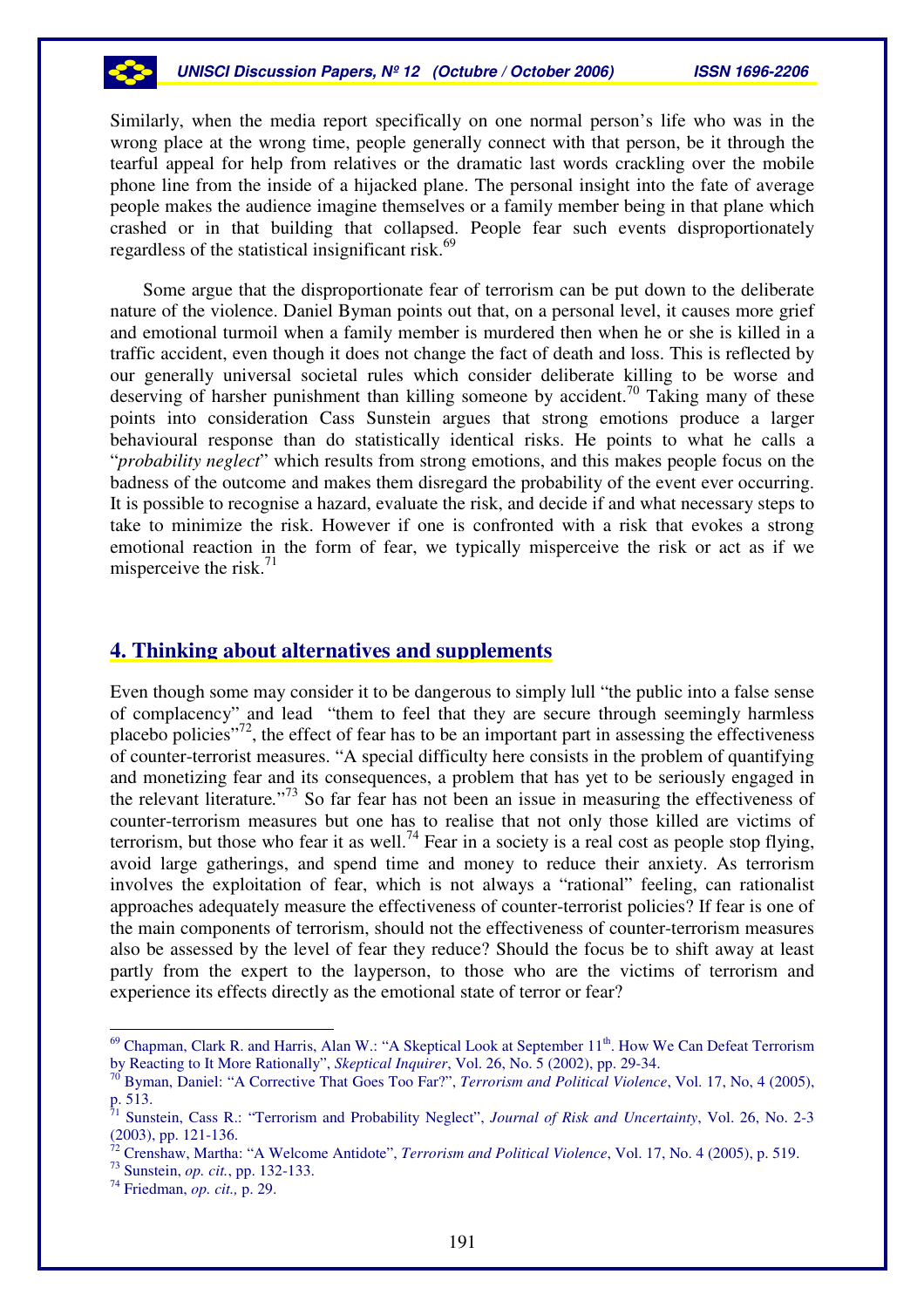The obvious problem one faces is how to 'measure' or gauge fear. Considering that the rationalist economic measurements have difficulties, sociological and psychological empirical measurements will seem even less exact. Estimating the feeling of fear in a society and of individuals due to terrorism seems impossible. Nevertheless, a number of indicators, which are supposed to highlight the general feeling of fear in a society, have been suggested. For example one could examine consumer confidence as an indicator of the public mood or the level of domestic and international support for the government and its policies as an indicator of the level of fear. However, the problem is that these indicators are affected by a vast range of other factors not related to security from terrorism, such as the state of the economy with the employment rate and inflation as well as general dissatisfaction with the government's performance in other areas.<sup>75</sup> A different potential way of assessing the general feeling of safety would be to examine the changing patterns of tourist travel. Do people in Germany still go on holiday to Indonesia, Spain or London, or has there been a change in their holidaydestination choice due to terrorism? There is general consensus that 9/11 had a devastating effect on tourism, nevertheless, it is difficult to prove that a change in the long-term tourism patterns across the world are predominantly due to terrorism. There are many other potential variables which could contribute to a change of tourism patterns.

As a result, one seems forced to return to empirical evidence such as public opinion polls to give us a sense of how people feel about the counter-terrorism policies implemented by their governments. There are number of opinion polls one could consult on the general issue of fear of terrorism. In an opinion poll conducted in the U.S. in 1998/99 84 percent of the general public considered international terrorism to be the most 'critical threat' to their country above all others and 61 percent of the questioned 'leaders' viewed it the same way.<sup>76</sup> In Europe the European Commission conducted four Eurobarometer public opinion polls between autumn 2001 and spring 2003, and asked 1000 people in fifteen member states about their fears. The results indicated that the fear of terrorism fluctuated between 86 and 78 per cent.<sup>77</sup> There have been a number of other attempts to capture the feeling of the population in questionnaires, interviews and opinion polls. Reports of the Allensbacher Institute of Public Opinion Polls have shown that the fear of terrorist attack in Germany has dropped from 56 per cent in December 2001-January 2002 to 45 per cent in December 2003 and 29 per cent in January 2004. However, following the attacks in Madrid this feeling of fear rose again sharply to 57 per cent in April 2004, a higher rate than following the 9/11 attacks.<sup>78</sup> In stark contrast, an opinion poll by Populus in the UK shortly after the July  $7<sup>th</sup>$  terrorist attacks in London pointed out the 78 per cent of the people questioned will not change their normal routine, travel, holiday or trips to central London as a result of the terrorist attacks, indicating that the fear of terrorism appears to be substantially lower than in Germany.<sup>79</sup>

Although these differences are interesting considering that the UK is a more likely target, these opinion polls face a number of problems. Apart from the classical problems associated with opinion polls and interviews, there is another major flaw: how far can a questionnaire really capture the feeling of fear? A paper-based response by ticking boxes or giving the feeling of fear a number on a scale of one to ten seems to miss a vital point. Even when

<sup>75</sup> Morag, *op. cit.,* p. 315.

<sup>76</sup> Rielly, John E. (1999): *American Public Opinion and U.S. Foreign Policy*, Chicago, Chicago Council on Foreign Relations, p. 15.

<sup>77</sup> European Commission, 2001-2003, *Standard Eurobarometer* 56-59, Brussels: Directorate-General Press and Communication, at http://europa.eu.int/comm/public\_opinion/standard\_en.htm.

<sup>&</sup>lt;sup>78</sup> Institut für Demoskopie Allensbach: "Mehr als jeder zweite Befürchten einen Terroranschlag in Deutschland", *Allensbacher Berichte*, No. 7 (2004).

<sup>79</sup> Populus: "Terrorist Bombings & The Olympic Survey", published in *The Times*, 12 & 16 July 2005.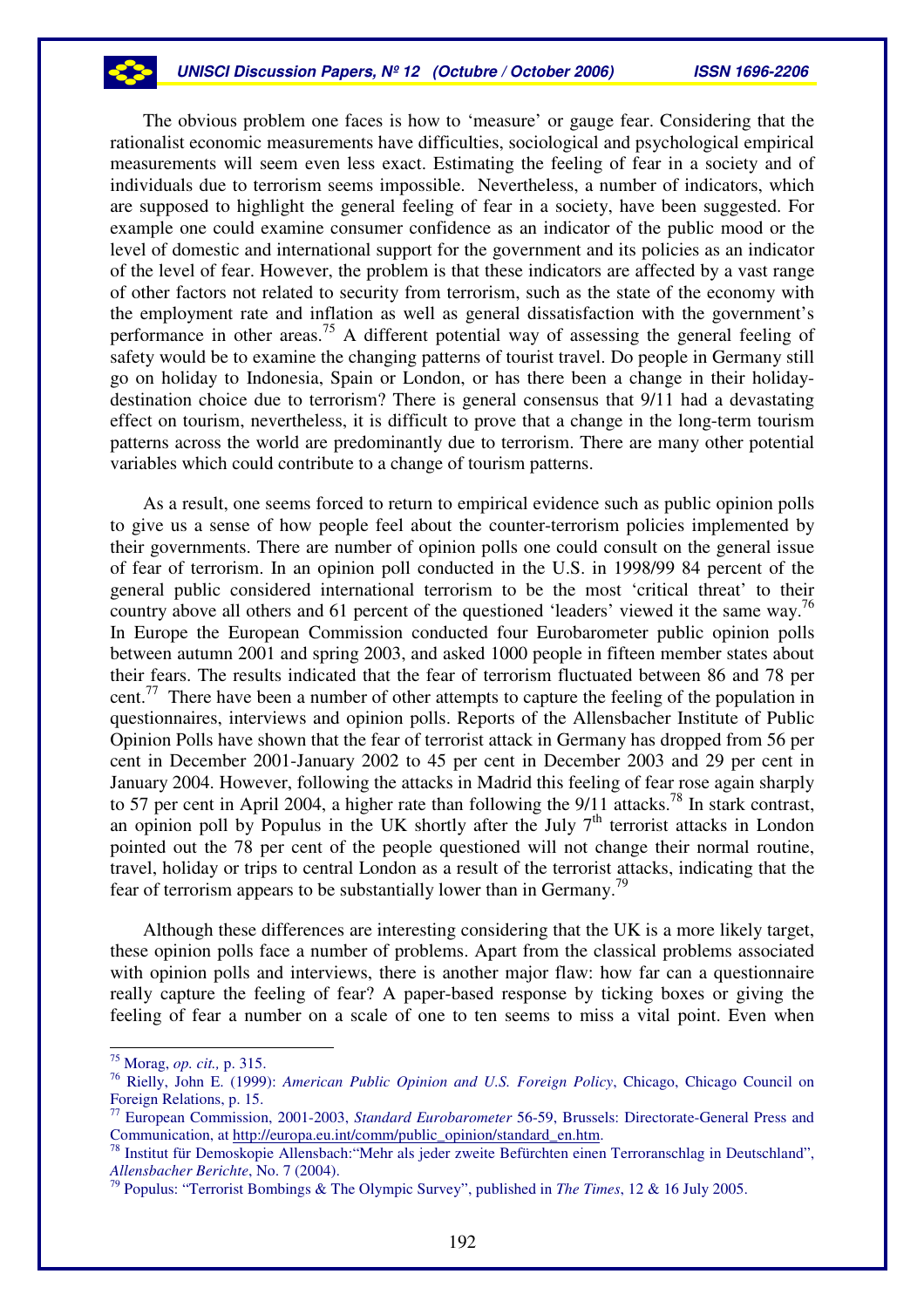interviews are used they are simply analysed according to what was roughly said. Questions are formulated along the line of: Here is a list of things that some people say they are afraid of. For each of these, please tell me if, personally, you are afraid of it, or not? Or: Are you afraid that it will come to a terrorist attack in Germany in the near future or not*?* The answers are then placed in categories and made into tables and graphs to show the increase or decrease of fear in the population.

If fear is the main component of terrorism and sits so uneasily with rationalist approaches, it may be fruitful to consider an alternative methodological approach to 'measuring' the effectiveness of counter-terrorism policies: constructivism. Although not explicitly framed in such terminology, constructivism has played an important role in terrorism research in the past, as it has helped in the understanding of the controversy and difficulty of defining terrorism. The phrase 'one man's terrorist is another man's freedom fighter' was then often used to highlight "the socially constructed nature of agents or subjects".<sup>80</sup> Constructivism reminds us that the concept of terrorism is constructed through language and within particular political contexts. There is no concrete phenomenon called terrorism in the world that exists independent of our subjective understandings and our culture.

As we have seen, the risk of terrorism for the average layperson is minimal and the fear produced stands in no "rational" proportion to the risk. If fear cannot be comprehended rationally and is in fact socially constructed then a social constructivist methodology seems appropriate to complement or substitute the rational risk-management and cost-benefit approaches. As Alexander Wendt points out "[s]ocial threats are constructed, not natural".<sup>81</sup> The feeling of fear originates from the idea that terrorism is a threat. This feeling in turn influences our behaviour and the behaviour of the state. They introduce counter-terrorism measures which in turn reinforce our idea that terrorism is a threat. And so the circle continues. If the threat of terrorism is socially constructed, the measures aimed at dealing with it also have to be socially constructed through language. Therefore, could the effectiveness of these measures be assessed by examining the discourse that constructs the threat and the response?

It is widely accepted that discourse analysis has to be based on text, written or oral, by authorized speakers and writers and that speech acts only enter the discourse if they are articulated by important people. In other word, the researcher should focus on experts. ${}^{82}$  In line with this, one could analyse the discourse on counter-terrorism held by authorized speakers such as government officials, politicians or counter-terrorism experts and examine which counter-measures are talked to be effective. However, this would not give us an insight into whether these measures are good at reducing the fear of the general public. Jennifer Milliken points out that the main weakness of the dominant approach of focusing on the expert discourse lies in the fact that it leaves out what happens once policies are implemented.<sup>83</sup> It is not clear to what extent the measures considered effective in the expert

<sup>&</sup>lt;sup>80</sup> Fearon, James and Wendt, Alexander: "Rationalism v. Constructivism: A Skeptical View", in Carlsnaes, Walter; Risse, Thomas and Simmons, Beth A. (eds.) (2002): *Handbook of International Relations*, New York, Sage, p. 57.

<sup>&</sup>lt;sup>81</sup> Wendt, Alexander: "Anarchy is What States Make of It. The Social Construction of Power Politics", *International Organization*, Vol. 46, No. 2 (1992), p. 405.

<sup>82</sup> Campbell, David (1993): *Politics without Principle: Sovereignty, Ethics, and Narratives of the Gulf War*, Boulder, Lynne Rienner, p. 7.

<sup>&</sup>lt;sup>83</sup> Milliken, Jennifer: "The Study of Discourse in International Relations: A Critique of Research and Methods", *European Journal of International Relations*, Vol. 5, No. 2 (1999), p. 240.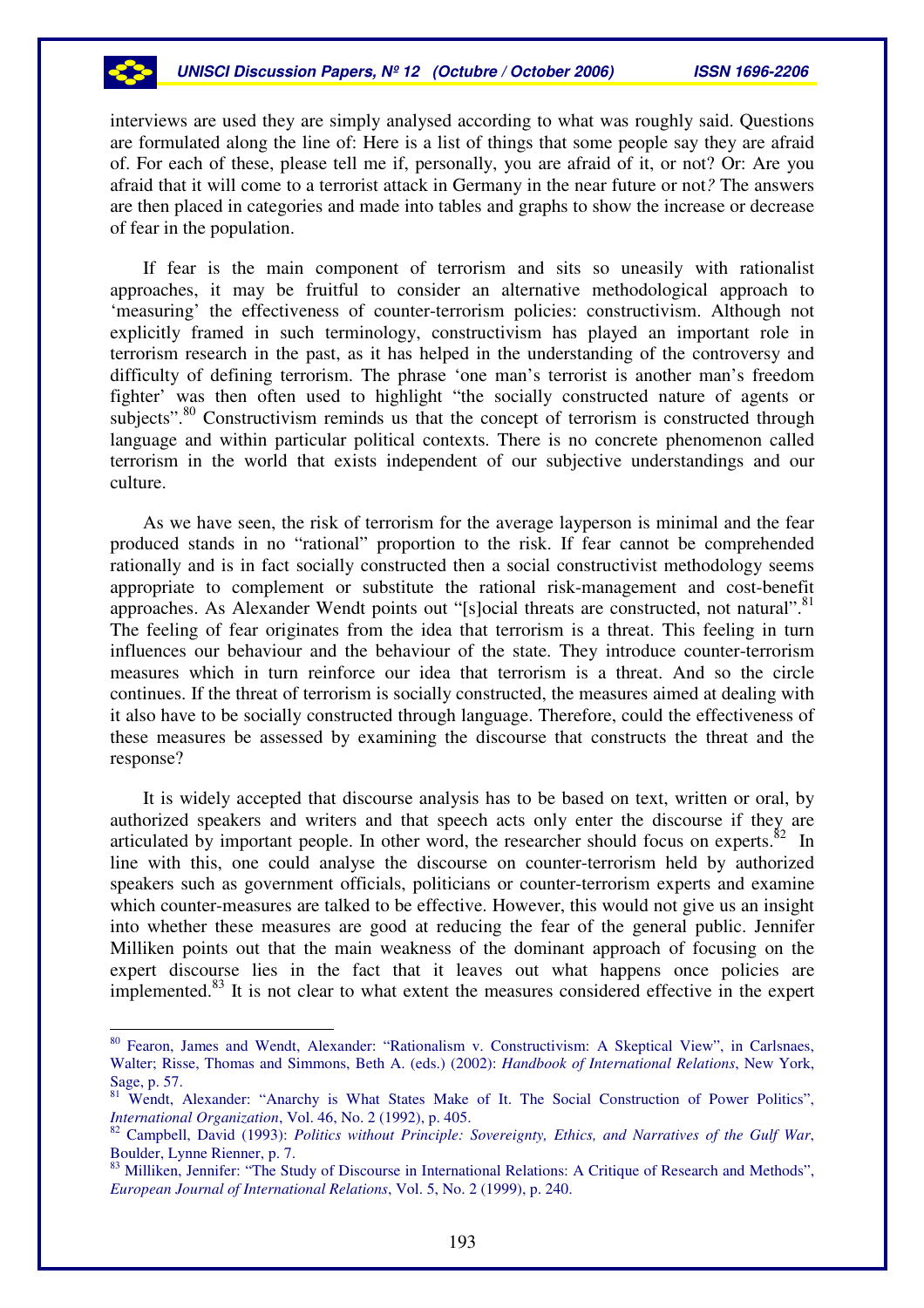discourse really transcend to the discourse of the layperson. And it is the layperson who is predominantly the target of terrorism today, not the expert. The emphasis should be on the layperson as an alternative to the prevailing and dominant focus on experts in policy decisions and the continuing trend of expertisation. Is not the dominant focus of much of the existing discourse analysis on official texts by politicians and experts with authority a contradiction to the central constructivist argument of questioning established knowledge? A central characteristic of terrorism today, so we are told, is that it targets the layperson. If the layperson is the target of terrorism, are the opinions and feelings found in the 'layperson discourse' not essential in the evaluation of the effectiveness of counter-terrorism?

The obvious problem arising from this is how to access this layperson discourse. Milliken suggests here to "use first hand media reports, Internet network sources, and even fieldwork and interviews". <sup>84</sup> One could combine parts of the opinion poll and interview method mentioned above with a more social constructivist methodology such as discourse analysis. The answers given in interviews and opinion polls such as the ones mentioned above are without doubt of importance; however, how something is said and what is conveyed through the use of specific language and rhetoric also needs to be considered. Closed questions about the feeling of fear can therefore only offer limited insight and a more open-ended conversation might be more revealing of the underlying feelings. Interviews of the general public, giving them the opportunity to talk freely on the topic of terrorism and the policies to combat it, could provide a useful insight into the layperson discourse and the social constructs embedded in it. Researchers could also focus on TV talk show audiences, public meetings, Internet chat rooms and blogs or local community newspapers written by laypersons. Alternatively, one could focus on the transitional level between expert and layperson. Here expert knowledge is (re-)constructed by the mass media before it is (re-)constructed again and consumed and incorporated into the layperson discourse. <sup>85</sup> Here, due to their large circulation, availability and the consistency they provide, popular tabloid newspapers read by the average person in the street such as the *Sun* in the UK or the *Bild* in Germany might prove very suitable. Others may question how far the discourse found in tabloid newspapers really represents the discourse of the average layperson. Antonio Gramsci for example would refer to the media as well as other institutions of civil society which regulate populations such as churches, schools and universities, as the extended state. <sup>86</sup> Do newspapers not often have a certain agenda according to their political orientation and is their discourse not shaped by the elite owners of the corresponding media group? How far is this discourse really taken up by the population?

Whatever source one eventually decides on examining, the researcher is still left with the problem of how to conduct a discourse analyse of the layperson or layperson-near discourse. The literature on discourse analysis in IR has increased over the last couple of years and there a number of studies which aim to examine the socially constructed nature of the world through the use of such methodology. <sup>87</sup> Although a how-to guide of constructivist discourse analysis is opposed by more post-modern elements who consider it a way of silencing

<sup>84</sup> *Ibid*, p. 242.

<sup>85</sup> Phillips, Louise and Jørgensen, Marianne W. (2002): *Discourse Analysis as Theory and Method*, London, Sage, p. 2.

<sup>86</sup> Gramsci, Antonio (1971): *Selections from the Prison Notebook*, Edited and translated by Quintin Hoare and Geoffrey Nowell Smith, New York, International Publishers, pp. 257-264.

<sup>87</sup> See for example Weldes, Jutta; Laffey, Mark; Gusterson, Hugh and Duvall, Raymond (eds.) (1999): *Cultures of Insecurity*, London, University of Minnesota Press.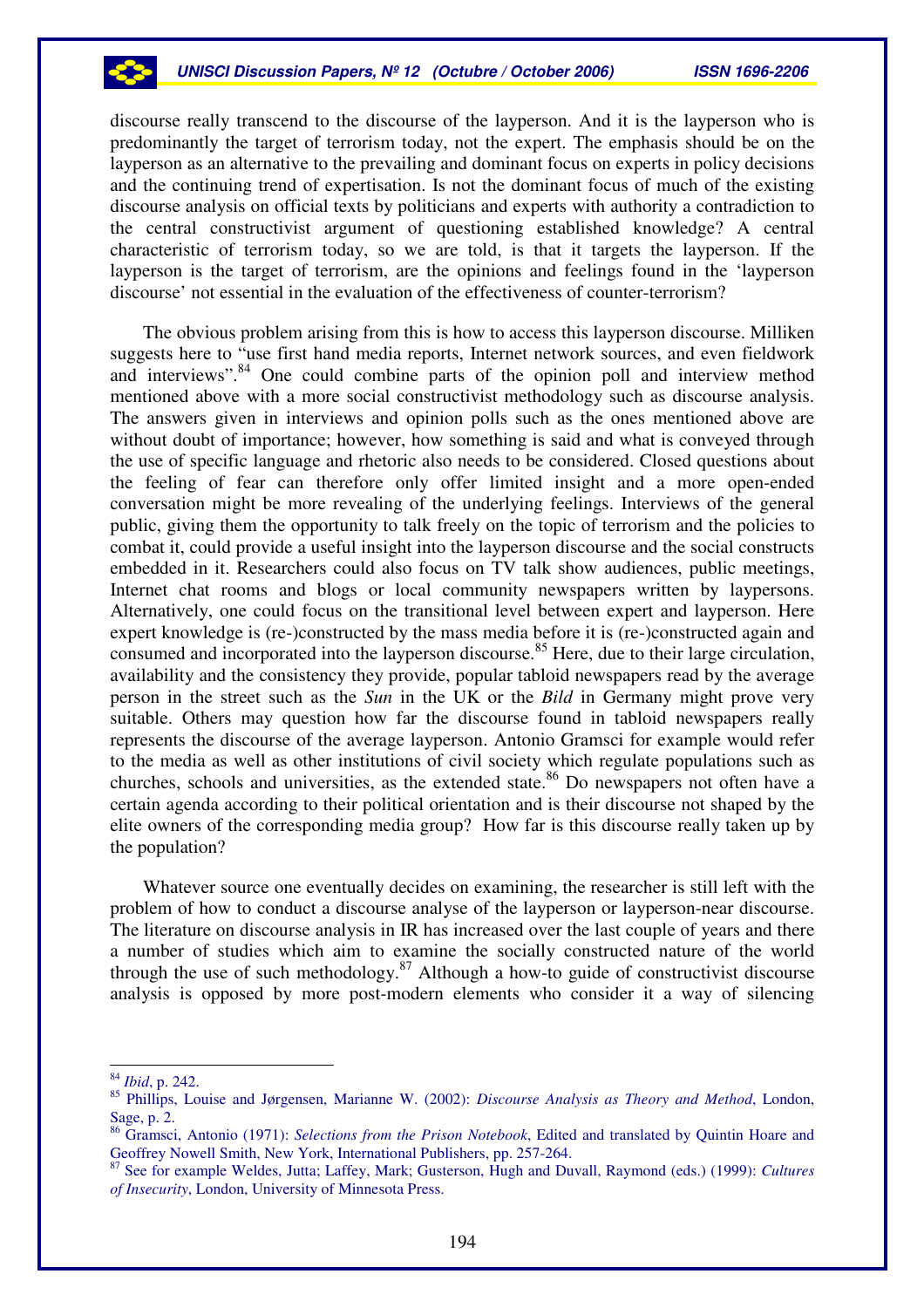

alternative perspectives and interpretations of knowledge, Jennifer Milliken,<sup>88</sup> as well as Roxanne Doty, ${}^{89}$  suggest a method which may be fruitful in the effort to assess the effectiveness of counter-terrorism. They provide a short insight into 'predicate analysis', which has the potential to be used in what this paper calls for: the evaluation of counterterrorism policy focusing on their ability to reduce fear in the general public. Using predicate analysis to examine newspaper articles in tabloids related to terrorism and counter-measures and focusing on predication — i.e., the verbs, adverbs and adjectives that construct nouns as a particular kind of thing, with particular characteristics and capacities — one could gain useful information on what policies are talked to be effective and constructed as reducing fear. One could examine the identity construction of the other, i.e., the "terrorist" as the source of insecurity, looking not only at the construction of insecurity by his actions but also the insecurity constructed by "the very visibility of its mode of being as other".<sup>90</sup> Apart from this, focusing on the "terrorist other", one could also centre on the nouns representing certain counter-terrorism policies and the predication of these measures by the verbs, adverbs and adjectives surrounding them as a means that can give us a glimpse into their capacities of giving people the feeling of safety. So the language used in the predications of things, such as 'armed soldiers' at airports, construct them in a certain way, giving them certain characteristics and therefore gives us an idea of their effectiveness through their ability to reduce fear.

It is clear that more research is needed to establish in more detail what alternatives or supplements there are to the existing rationalist approaches and whether the proposed constructivist discourse analysis of the layperson (near) discourse is a fruitful option. What ever other possibilities one may consider suitable for accessing the appropriate discourse level, one thing this paper hopes to have conveyed it that the rationalist methods alone do not suffice.

### **Conclusion**

The aim of this paper was to highlight the weaknesses of the dominant rationalist ways of assessing the effectiveness of counter-terrorism and with this prepare the stage for alternatives or supplements to be considered. The traditional rationalist approaches to measuring the effectiveness of counter-terrorism measures such as risk management or cost-benefit calculations do not provide a full satisfactory answer and face a number of difficulties. Data used is very unreliable and there are too many intervening variables that can influence their calculations. Examining quantitative data on terrorism such as the number of incidents or killed terrorists to establish patterns of behaviour and ascribe effectiveness to certain countermeasures does not really fit the fluctuating, random-like nature of terrorism, who's aim it is to surprise and catch people of guard.

<sup>88</sup> Milliken, Jennifer: "Discourse Study: Bringing Rigor to Critical Theory", in Fierke, Karin M. and Jørgensen, Knud Erik (eds.) (2001): *Constructing International Relations: The next generation*, London, M. E. Sharpe, pp. 136-159.

<sup>&</sup>lt;sup>89</sup> Doty, Roxanne Lynn: "Foreign Policy as Social Construction: A Post-Positivist Analysis of U.S. Counterinsurgency Policy in the Philippines", *International Studies Quarterly*, Vol. 37, No. 3 (1993), pp. 297- 320.

<sup>90</sup> Connolly, William (1991): *Identity/Difference: Democratic Negotiations of Political Paradox*, Ithaca, Cornell University Press, p. 66.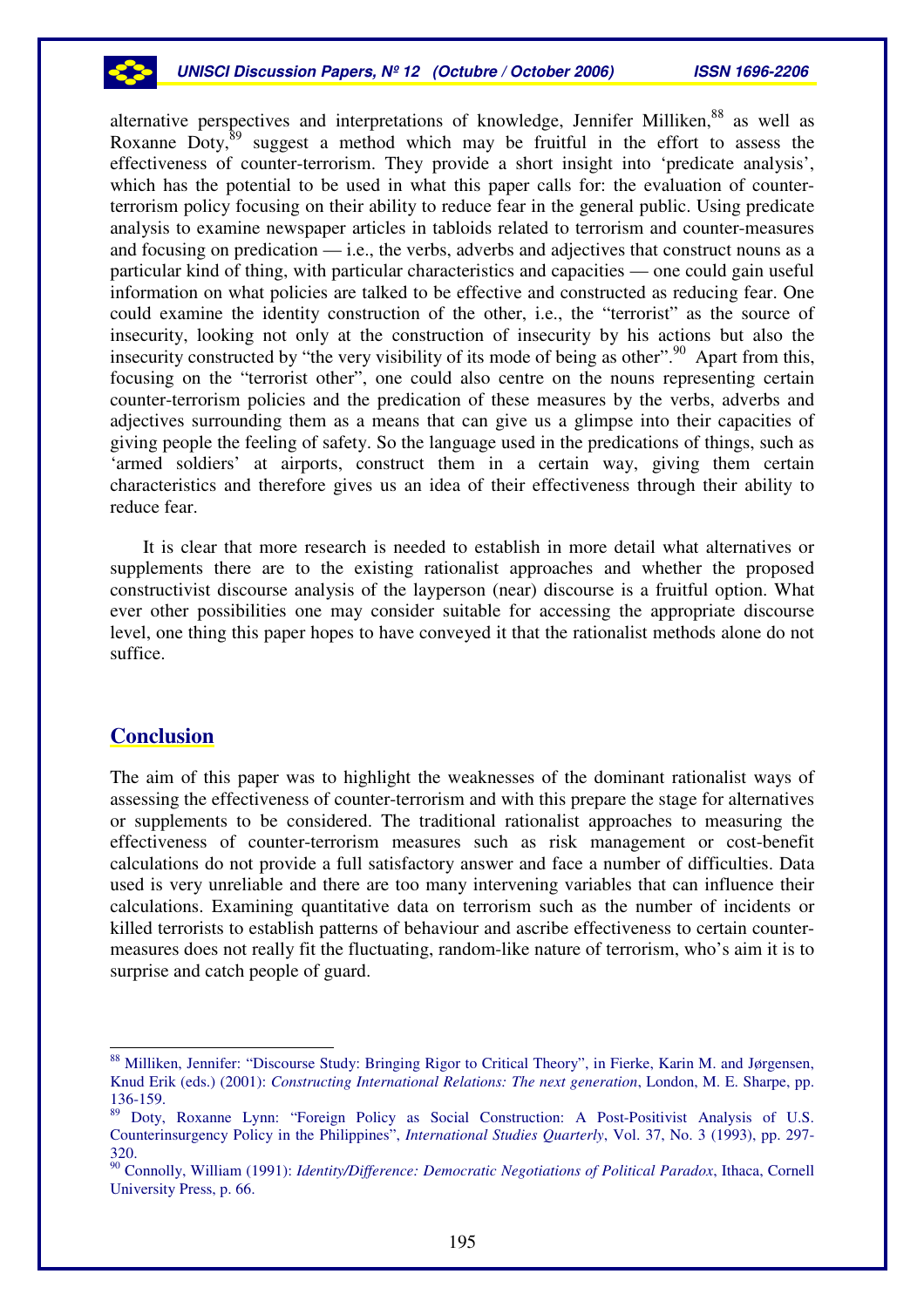#### *UNISCI Discussion Papers, Nº 12 (Octubre / October 2006) ISSN 1696-2206*

Most important, however, is that they neglect the central characteristic of terrorism: the spread of terror and fear. Although the fear of terrorism may be disproportionate to the risk, it is vital to take it into consideration when discussing the effectiveness of counter-terrorism measures. One may even want to go as far as claiming that the feeling of fear is an indicator of whether counter-terrorism measures are effective, regardless of whether they truly contribute to the quantitative reduction of terrorism. If counter-measures reduce the fear of terrorism among the general population then they are effective. Therefore, the feeling of fear is an important publicly available mean of evaluating the effects of existing counter-terrorism policies. Whether the proposed constructivist methodology of discourse analysis, or more precisely predicate analysis, can provide a useful addition to the dominant rationalist approaches need to be examined in more detail. However, the focus on the layperson's fear of terrorism is essential as an alternative to the prevailing role of experts in the creation of government policies.

Ultimately one should also consider not only questioning the rationalist approaches and suggesting constructivist style alternatives but also deconstructing the apparent Western practice of measuring and counting everything. Why does the West have to measure things? Measuring implies counting and numbers, which lead us to believe that increases and decreases are possible. If we can count things and measure them then we feel they exist and are able to comprehend them. Generally the westerns scientific influence makes us believe that if a problem can be quantified, it can be measured, and therefore it is possible for it to be solved. The debate over the winning or losing of the 'war on terrorism' lends itself to the further examination of not only the moderate constructivist application of discourse analysis and the 'measurement' of counter-terrorist effectiveness, but also provides us with a possibility of deconstructing the dominant scientific philosophy of measuring.

### **References**

- Alexander, Yonah (ed.) (2002): *Combating Terrorism: Strategies of Ten Countries*, Ann Arbor, University of Michigan Press.
- Anderson, Robert N. and Smith, Betty L.: "Death: Leading Causes for 2002", *National Vital Statistics Reports*, Vol. 57, No. 17 (2005), pp. 1-90.
- Applebaum, Anne: "Finding Things to Fear", *Washington Post*, 24 September 2003.
- Barros, Carlos Pestana: "An Intervention Analysis of Terrorism: The Spanish ETA Case", *Defence and Peace Economics*, Vol. 14, No. 6 (2003), pp. 401-412.
- Biddle, Stephen and Long, Stephen: "Democracy and Military Effectiveness A Deeper Look", *Journal of Conflict Resolution*, Vol. 48, No. 4 (2004), pp. 525-546.
- Brophy-Baermann, Bryan and Conybeare John A. C.: "Retaliating Against Terrorism: Rational Expectations and the Optimality of Rules versus Discretion", *American Journal of Political Science*, Vol. 38, No. 1 (1994), pp. 196-210.
- Buckley Mary and Fawn, Rick (eds.) (2003): *Global Responses to Terrorism – 9/11, Afghanistan and Beyond*, London, Routledge.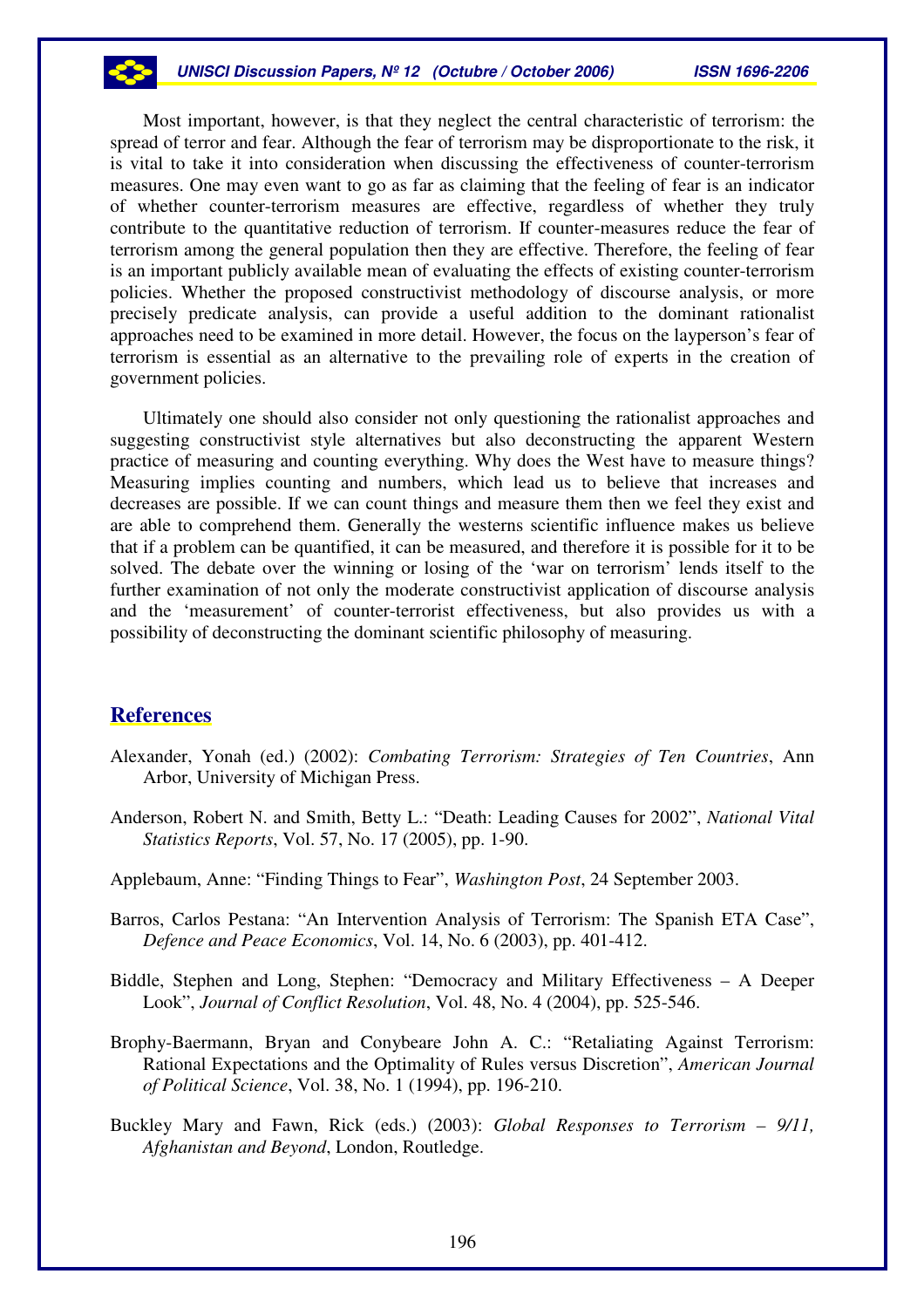

- Byman, Daniel: "Measuring the War on Terrorism: A First Appraisal", *Current History*, Vol. 102, No. 668 (2003), pp. 411-416.
- "Scoring the War on Terrorism", *The National Interest* (Summer 2003), pp. 75-84.
- "A Corrective That Goes Too Far?", *Terrorism and Political Violence*, Vol. 17, No, 4 (2005), pp. 511-516.
- Campbell, David (1993): *Politics without Principle: Sovereignty, Ethics, and Narratives of the Gulf War*, Boulder, Lynne Rienner.
- Cauley, Jon and Im, Eric I.: "Intervention Policy Analysis of Skyjackings and Other Terrorist Incidences", *American Economic Review*, Vol. 78, No. 2 (1988), pp. 27-31.
- Chapman, Clark R. and Harris, Alan W.: "A Skeptical Look at September 11<sup>th</sup>. How We Can Defeat Terrorism by Reacting to It More Rationally", *Skeptical Inquirer*, Vol. 26, No. 5 (2002), pp. 29-34.
- Congleton, Roger D.: "Terrorism, Interest-Group Politics, and Public Policy. Curtailing Criminal Modes of Political Speech", *The Independent Review*, Vol. VII, No. 1 (2002), pp. 47-67.
- Connolly, William (1991): *Identity/Difference: Democratic Negotiations of Political Paradox*, Ithaca, Cornell University Press.
- Crenshaw, Martha: "Current Research on Terrorism: The Academic Perspective", *Studies in Conflict and Terrorism*, Vol. 15, No. 1 (1992), pp. 1-11.
- "A Welcome Antidote", *Terrorism and Political Violence*, Vol. 17, No. 4 (2005), pp. 517- 521.
- Doty, Roxanne Lynn: "Foreign Policy as Social Construction: A Post-Positivist Analysis of U.S. Counterinsurgency Policy in the Philippines", *International Studies Quarterly*, Vol. 37, No. 3 (1993), pp. 297-320.
- Enders, Walter; Sandler, Todd and Cauley, Jon: "UN Conventions, Technology and Retaliation in the Fight Against Terrorism: An Econometric Evaluation", *Terrorism and Political Violence*, Vol. 2, No. 1 (1990), pp. 83-105.
- and Sandler, Todd: "The Effectiveness of Counter-Terrorism Policies: Vector-Autoregression-Intervention Analysis", *American Political Science Review*, Vol. 87, No. 4 (1993), pp. 829-844.
- Falkenrath, Richard: "Analytic Models and Policy Prescription: Understanding Recent Innovation in U.S. Counterterrorism", *Studies in Conflict and Terrorism*, Vol. 24, No. 3 (2001), pp. 159-181.
- Fearon, James and Wendt, Alexander: "Rationalism v. Constructivism: A Skeptical View", in Carlsnaes, Walter; Risse, Thomas and Simmons, Beth A. (eds.) (2002): *Handbook of International Relations*, New York, Sage.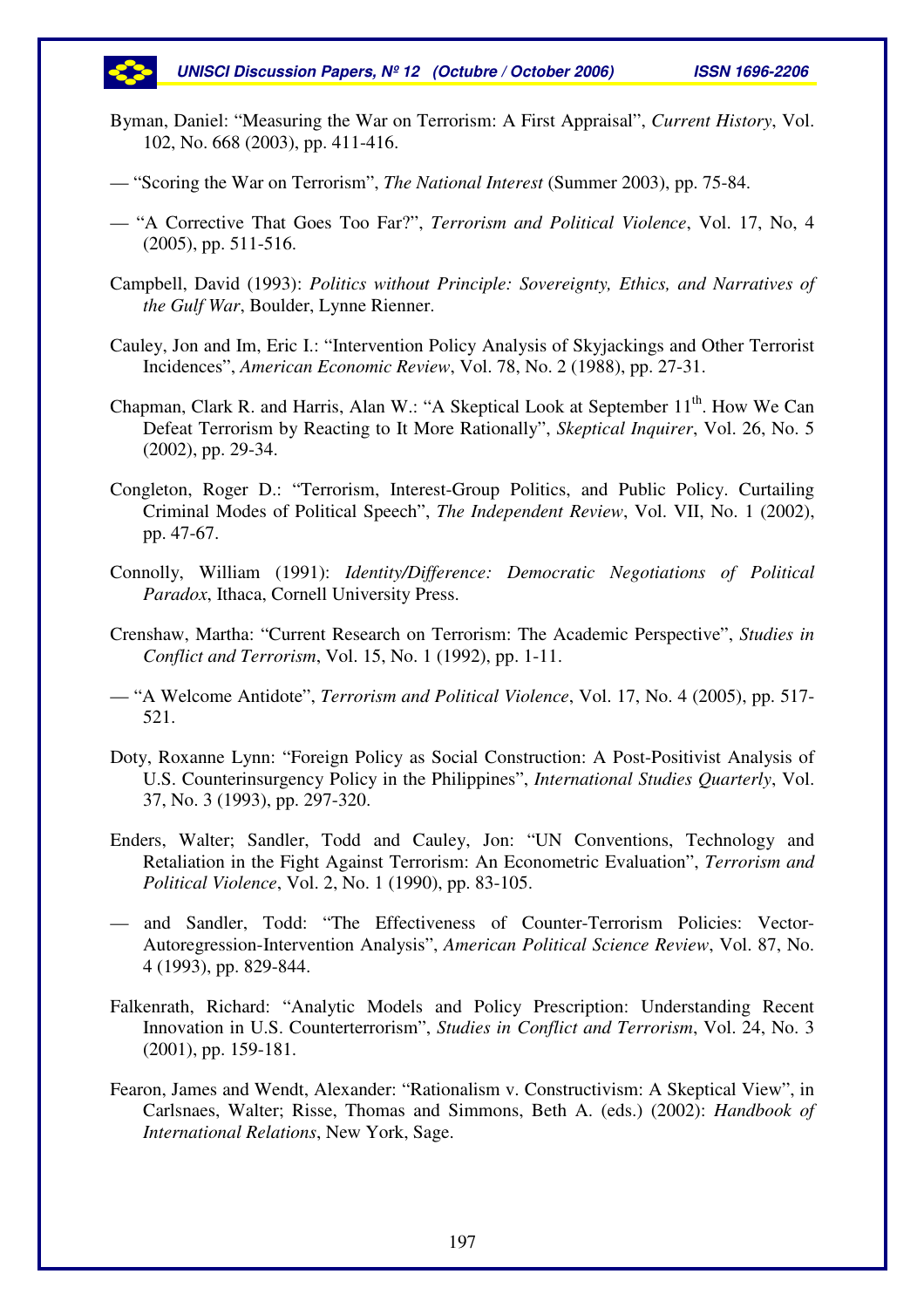

- Frey, Bruno S. and Luechinger, Simon: "Measuring Terrorism", *Working Paper* No. 171 (2003), Institute of Empirical Research in Economics, University of Zurich.
- Luechinger, Simon and Stutzer, Alois: "Calculating Tragedy: Assessing the Cost of Terrorism", *Working Paper* No. 205 (2004), Institute for Empirical Research in Economics, University of Zurich.
- Friedman, Benjamin: "Leap Before you Look: The Failure of Homeland Security", *Breakthroughs*, Vol. XIII, No. 1 (2004), pp. 29-40.
- Gramsci, Antonio (1971): *Selections from the Prison Notebook*, Edited and translated by Quintin Hoare and Geoffrey Nowell Smith, New York, International Publishers.
- Hewitt, Christopher (1984): *The Effectiveness of Anti-Terrorist Policies*, London, University Press of America.
- Hirsh, Michael: "9/11 and Counting; Four Years In, No Clear Plan", *The Washington Post,* 11 September 2005, p. B01.
- Hobijn, Bart: "What Will Homeland Security Cost?", *Economic Policy Review*, Vol. 8, No. 2 (2002), pp. 21-33.
- Hoffman, Bruce (1998): *Inside Terrorism*, New York, Columbia University Press.
- Institut für Demoskopie Allensbach:"Mehr als jeder zweite Befürchten einen Terroranschlag in Deutschland", *Allensbacher Berichte*, No. 7 (2004).
- Landes, William M.: "An Economic Study of US Aircraft Hijackings, 1961-1976", *Journal of Law and Economics*, Vol. 21 (April 1978), pp. 1-31.
- Lerner, Jennifer S.; Gonzalez, Roxana M.; Small, Deborah A. and Fischhoff, Baruch: "Effects of Fear and Anger on Perceived Risks of Terrorism: A National Field Experiment", *Psychological Science*, Vol. 14, No. 2 (2003), pp. 144-150.
- Loewenstein, George F.; Weber, Elke U.; Hsee, Christopher K. and Welch, Ned: "Risk as Feelings", *Psychological Bulletin*, Vol. 127, No. 2 (2001), pp. 267-286.
- Lum, Cynthia, Kennedy, Leslie W. and Sherley, Alison J.: "The Effectiveness of Counter-Terrorism Strategies", *A Campbell Systematic Review* (January 2006).
- Lynch, Mark (2005): *Understanding al-Qaeda: the irrelevance of IR theory*, at http://abuaardvark.typepad.com/abuaardvark/2005/11/understanding\_a.html.
- Malvesti, Michele L.: "Bombing bin Laden: assessing the Effectiveness of Air Strikes as a Counter-Terrorism Strategy", *The Fletcher Forum of World Affairs*, Vol. 26, No. 1 (2002), pp. 17-29.
- Milliken, Jennifer: "The Study of Discourse in International Relations: A Critique of Research and Methods", *European Journal of International Relations*, Vol. 5, No. 2 (1999), pp. 225-254.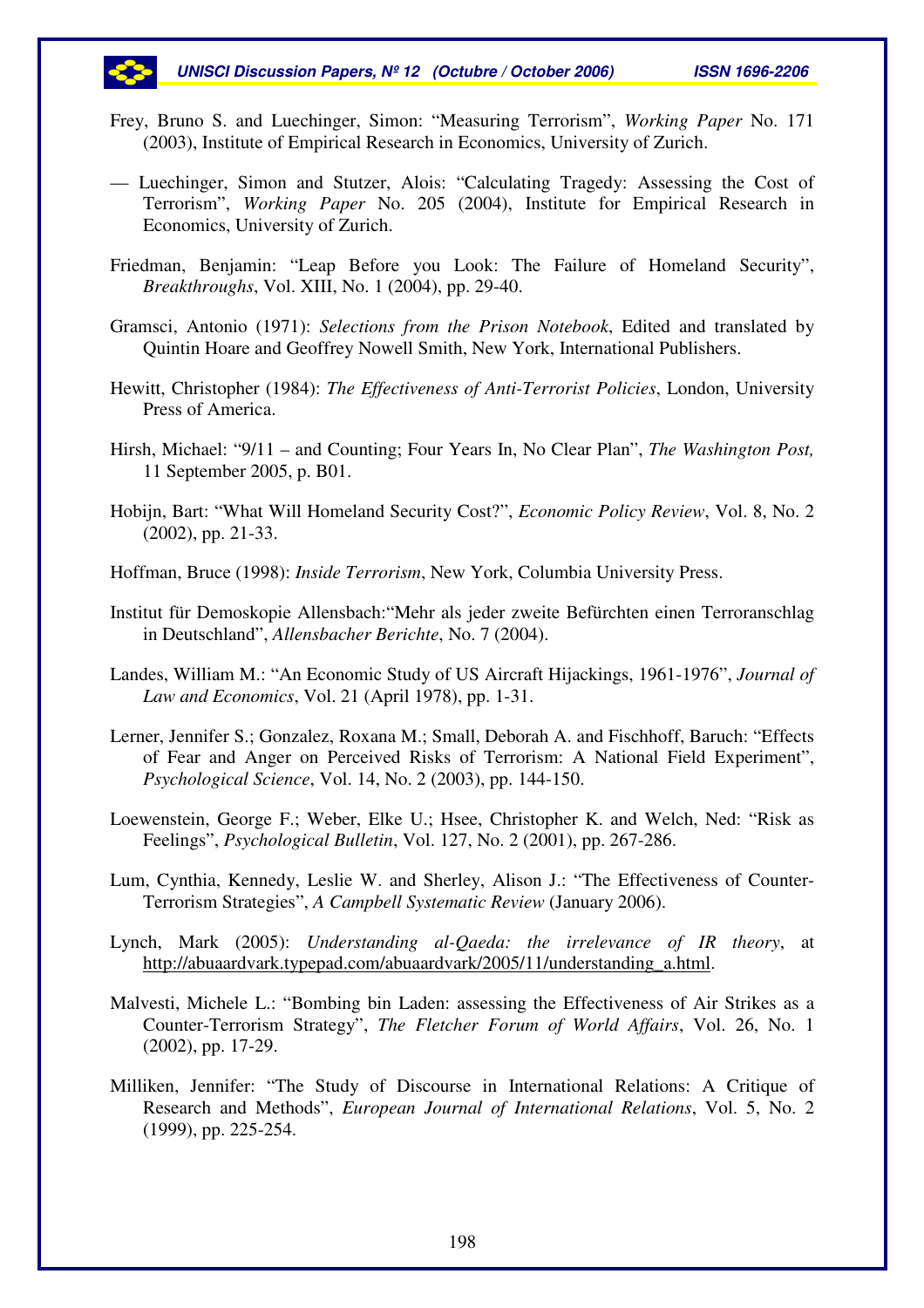- "Discourse Study: Bringing Rigor to Critical Theory", in Fierke, Karin M. and Jørgensen, Knud Erik (eds.) (2001): *Constructing International Relations: The next generation*, London, M. E. Sharpe, pp. 136-159.
- Milne Jonathan: "Ten attempted terror attacks in London since 9/11 says mayor", *The Guardian,* 27 December 2005.
- Morag, Nadav: "Measuring Success in Coping with Terrorism: The Israeli Case", *Studies in Conflict and Terrorism*, Vol. 28, No. 4 (2005), pp. 307-320.
- Mueller, John: "Simplicity and Spook: Terrorism and the Dynamics of Threat Exaggeration", *International Studies Perspectives*, Vol. 6, No. 2 (2005), pp. 208-234.
- "Six Rather Unusual Propositions about Terrorism", *Terrorism and Political Violence*, Vol. 17, No. 4 (2005), pp. 487-505.
- "Response", *Terrorism and Political Violence*, Vol. 17, No. 4 (2005), pp. 523-528.
- Perl, Raphael: "Combating Terrorism: The Challenge of Measuring Effectiveness", *CRS Report for Congress*, RL33160, (2005), Congressional Research Service.
- Phillips, Louise and Jørgensen, Marianne W. (2002): *Discourse Analysis as Theory and Method*, London, Sage.
- Pillar, Paul R. (2001): *Terrorism and U. S. Foreign Policy*, Washington, Brookings Institution Press.
- Populus: "Terrorist Bombings & The Olympic Survey", published in *The Times*, 12 and 16 July 2005.
- Probst, Peter S.: "Measuring Success in Countering Terrorism: Problems and Pitfalls", *Lecture Notes in Computer Science*, Vol. 3495 (2005), pp. 316-321.
- Prunckun, Henry W. Jr. and Mohr, Philip B.: "Military Deterrence of International Terrorism: An Evaluation of Operation El Dorado Canyon", *Studies in Conflict and Terrorism*, Vol. 20, No. 3 (1996), pp. 267-280.
- Rielly, John E. (1999): *American Public Opinion and U.S. Foreign Policy*, Chicago, Chicago Council on Foreign Relations.
- Rogers, Paul: "The War on Terrorism: Winning or Losing", *Briefing Paper* (September 2003), Oxford, Oxford Research Group.
- Sandler, Todd and Enders, Walter: "An Economic Perspective on Transnational Terrorism", *European Journal of Political Economy*, Vol. 20, No. 2 (2004), pp. 301-316.
- and Enders, Walter: "Transnational Terrorism: An Economic Analysis", in Richardson, H.W.; Gordon, P. and Moore II, J.E. (eds.) (2005): *The Economic Impact of Terrorist Attacks*, Northampton, Edward Elgar.
- Sanger, David E.: "The Struggle for Iraq: President's Address; 10 Plots Foiled Since Sept. 11, Bush Declares", *The New York Times*, 7 October 2005.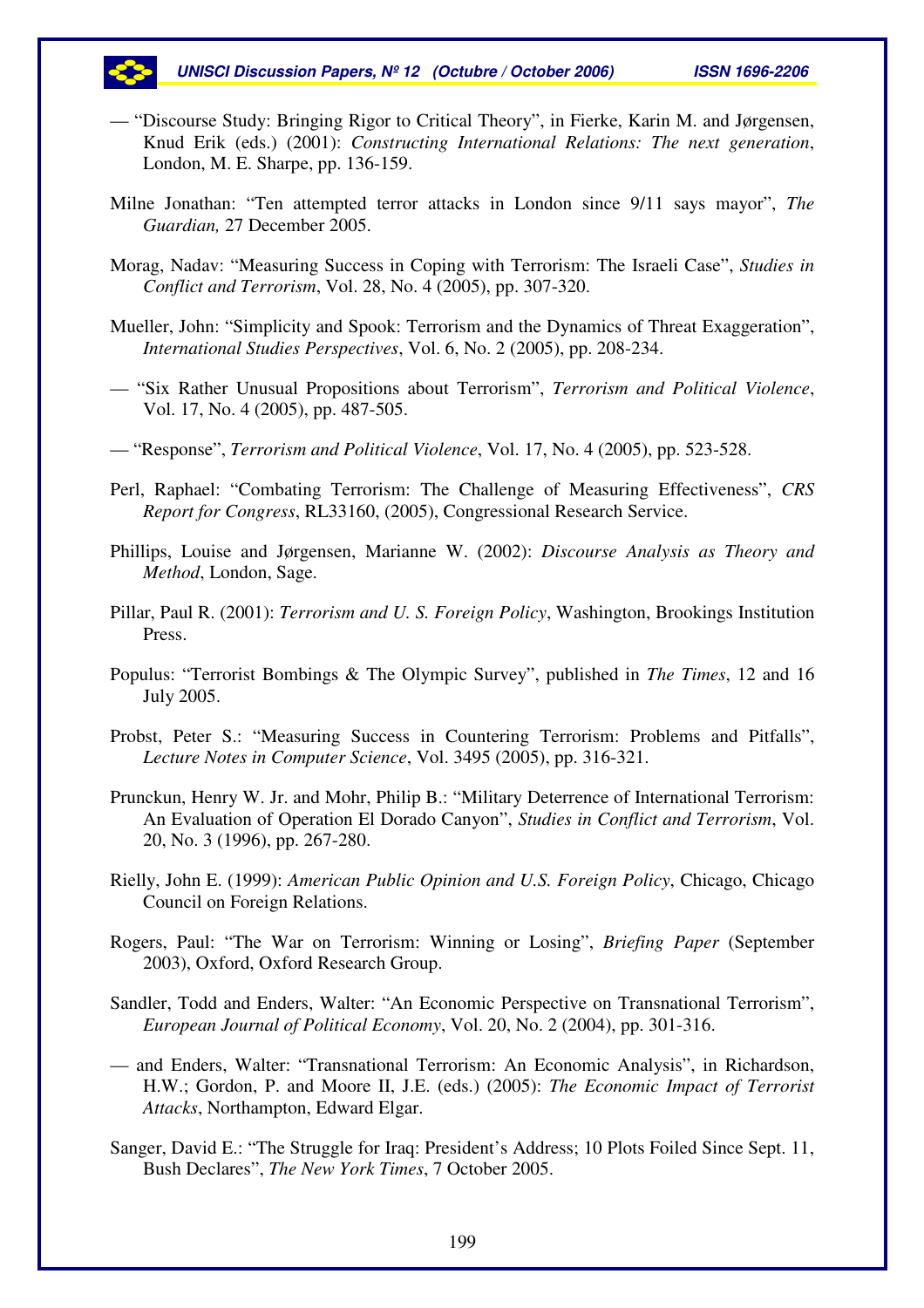

- Scheuer, Michael (2004): *Imperial Hubris: Why the West is losing the war in terror*, Dulles, Brassey's.
- Schmid, Alex P. and Jongman, Albert J. (1988): *Political Terrorism: A New Guide to Actors, Authors, Concepts, Data Bases, Theories and Literature*, Amsterdam, North-Holland Publishing Company.
- Schneider, Bruce (2003): *Beyond Fear: Thinking Sensibly About Security in an Uncertain World*, New York, Copernicus Books.
- Silke, Andrew (ed.) (2004): *Research on Terrorism: Trends, Achievements & Failures*, London, Frank Cass.
- Sivak, Michael and Flannangan, Michael J.: "Flying and Driving after the September 11 Attacks", *American Scientist*, No. 91 (Jan-Feb 2003), pp. 6-8.
- Slovic, Paul (2000): *The Perception of Risk*, London, Earthscan Publications.
- Spencer, Alexander: "Questioning the Concept of New Terrorism", *Peace, Conflict & Development*, Vol. 8 (2006), pp. 1-33.
- Steven, Graeme C. S. and Gunaratna, Rohan (2004): *Counterterrorism: A Reference Handbook*, Contemporary World Issues, Santa Barbara, ABC Clio.
- Stevenson, Jonathan: "Counter-terrorism: Containment and Beyond", *Adelphi Paper*, No. 367 (2004).
- Sunstein, Cass R.: "Terrorism and Probability Neglect", *Journal of Risk and Uncertainty*, Vol. 26, No. 2-3 (2003), pp 121-136.
- "Tackling a Hydra", *The Economist,* 30 January 2003.
- Tucker, David: "What's New About the New Terrorism and How Dangerous Is It", *Terrorism and Political Violence*, Vol. 13, No. 3 (2001), pp. 1-14.
- Tudge, Colin: "When men have lost their reason: is the war on terrorism working?", *New Statesman*, 12 April 2004.
- Ullman, Harlan: "Is the US winning or losing the global war on terror and how do we know?, *Australian Journal of International Affairs*, Vol. 60, No. 1 (2006), pp. 29-41.
- Von Hippel, Karin (ed.) (2005): *Europe Confronts Terrorism*, Basingstoke, Palgrave Macmillan.
- Weldes, Jutta; Laffey, Mark; Gusterson, Hugh and Duvall, Raymond (eds.) (1999): *Cultures of Insecurity*, London, University of Minnesota Press.
- Wendt, Alexander: "Anarchy is What States Make of It. The Social Construction of Power Politics", *International Organization*, Vol. 46, No. 2 (1992), pp. 391-425.
- World Health Organization (2004): *World report on road traffic injury prevention*, Geneva, WHO Press.